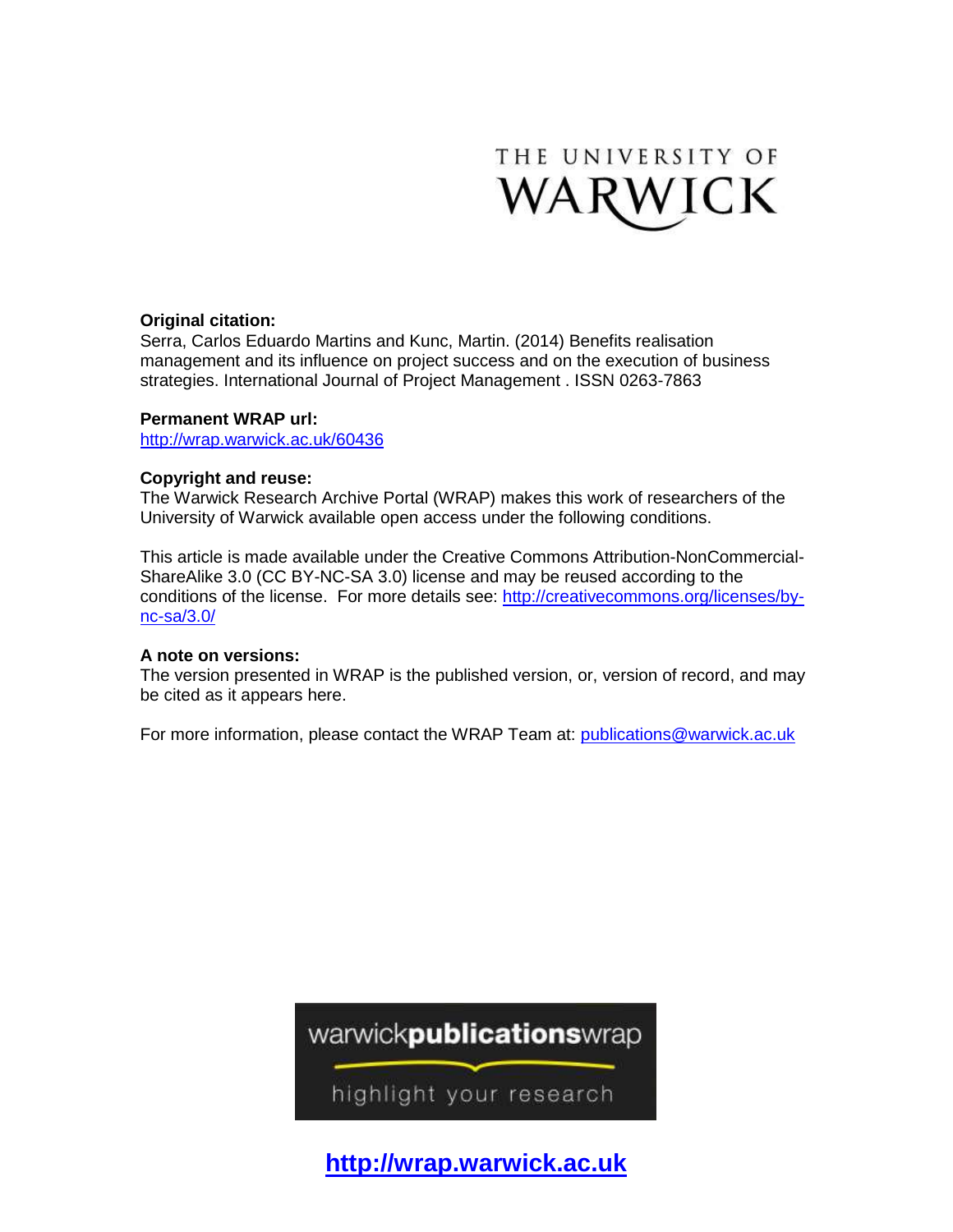

Available online at www.sciencedirect.com



International Journal of Project Management

[International Journal of Project Management xx \(2014\) xxx](http://dx.doi.org/10.1016/j.ijproman.2014.03.011)–xxx

www.elsevier.com/locate/ijproman

### Benefits Realisation Management and its influence on project success and on the execution of business strategies

Carlos Eduardo Martins Serra<sup>a,\*</sup>, Martin Kunc b

<sup>a</sup> Independent Consultant, Flat 21 Walpole House, 126 Westminster Bridge Road, London SE1 7UN, UK<br><sup>b</sup> Warwick Business School, The University of Warwick, Office E1.07, WBS Social Studies Building, Warwick Business School,

Received 11 April 2013; received in revised form 28 January 2014; accepted 13 March 2014

#### Abstract

Business strategies, which imply organisational change, usually require the development of projects, e.g. IT projects. However, organisations fail in implementing their strategies even though they employ project, programme and portfolio management techniques. Benefits Realisation Management (BRM) is a set of processes structured to close the gap between strategy planning and execution by ensuring the implementation of the most valuable initiatives. However, there is no empirical evidence of its effectiveness. This paper presents the results of a survey to practitioners in Brazil, United Kingdom and United States evaluating the impact of BRM practices on project success rate. Our results show BRM practices being positive predictors to project success on the creation of strategic value for the business. Therefore, these results suggest that BRM practices can be effective to support the successful execution of business strategies.

© 2014 The Authors. Published by Elsevier Ltd. This is an open access article under the CC BY-NC-SA license (http://creativecommons.org/licenses/by-nc-sa/3.0/).

Keywords: Project management; Benefits realisation; Strategy implementation; Strategy execution; Project success; Project governance

#### 1. Introduction

Industry reports, e.g. [The Economist \(2009\),](#page-14-0) [German Project](#page-13-0) [Management Association \(2010\)](#page-13-0) and [Price Waterhouse Coopers](#page-14-0) [\(2007\),](#page-14-0) suggest that practitioners recognise projects as a structured way to implement business changes, an opinion also shared by academics e.g. [Buttrick \(1997\),](#page-13-0) [Kerzner \(2009\)](#page-14-0) and [Turner \(2009\)](#page-14-0). Project success is a vital component of business success [\(Price](#page-14-0) [Waterhouse Coopers, 2007\)](#page-14-0) and the global economy. Although projects in an organisational portfolio can address different objectives [\(Gray and Larson, 2006; Jenner, 2010; Kendall and](#page-13-0) [Rollins, 2003; Levine, 2005\)](#page-13-0), they are mainly undertaken to support the execution of business strategies [\(Buttrick, 1997](#page-13-0)).

⁎ Corresponding author. Tel.: + 44 7428 225343 (mobile). E-mail addresses: [carlos.serra@hotmail.co.uk](mailto:carlos.serra@hotmail.co.uk) (C.E.M. Serra), [martin.kunc@wbs.ac.uk](mailto:martin.kunc@wbs.ac.uk) (M. Kunc).

Therefore, organisations need to ensure the success of their projects in order to succeed in executing their strategy and in turning their vision into reality.

In order to be successful, project management teams need to define clearly how to evaluate whether each project is successful. However, there is no consensus on the definition of project success ([Prabhakar, 2008; Yu et al., 2005](#page-14-0)). A recent analysis of articles published from 1986 to 2004 in the International Journal of Project Management and the Project Management Journal has found 30 articles discussing project success, but with no consensual definition ([Ika, 2009\)](#page-13-0). In parallel, surveys performed in the last twenty years have found between 60% and 80% of all organisations failing in executing their strategies by not delivering the expected outcomes of their changing process ([Kaplan and Norton,](#page-14-0) [2008](#page-14-0)).

This paper, analyses success by two different approaches: Project management performance, also called efficiency, which evaluates success mostly based on budget, schedule

<http://dx.doi.org/10.1016/j.ijproman.2014.03.011>

0263-7863/00/© 2014 The Authors. Published by Elsevier Ltd. This is an open access article under the CC BY-NC-SA license (http://creativecommons.org/licenses/by-nc-sa/3.0/).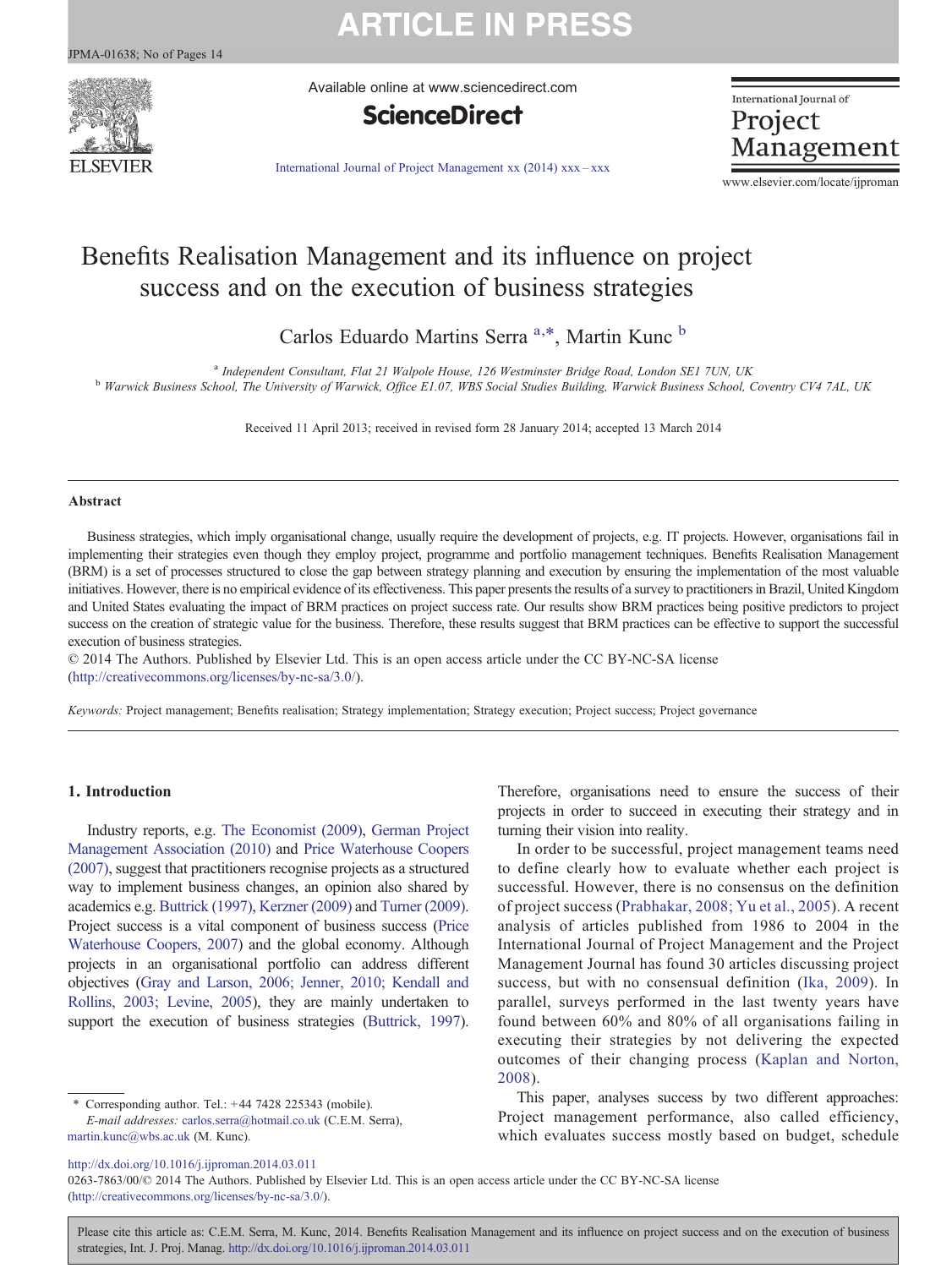and requirements goals; and project success, which evaluates how well projects deliver the benefits required by business strategies in order to meet wider business objectives and to create value ([Cooke-Davies, 2002; Serrador, 2013](#page-13-0)). Despite the clear role projects have in implementing business strategies, organisations are still evaluating projects only by their efficiency and not by the benefits delivered and a large group of organisations claims that project benefits are very hard to measure [\(Zwikael and Smyrk,](#page-14-0) [2012\)](#page-14-0), especially benefits realised during product operation, often long after project end [\(Yu et al., 2005\)](#page-14-0).

Recently, some scholars ([Bradley, 2010; Jenner, 2010; Melton](#page-13-0) [et al., 2008](#page-13-0)) have suggested that Benefits Realisation Management (BRM) makes the value and the strategic relevance of each project clear, enabling an increased effectiveness of project governance. More than just governance, 'strategic governance' leads organisations to work towards the delivery of planned benefits ([Gardiner, 2005\)](#page-13-0). Organisations with mature processes of benefit realisation – and therefore stronger governance – have their management boards prioritising and supporting mostly those projects which can deliver the most relevant benefits. By increasing the effectiveness of project governance, Benefits Realisation Management can arguably reduce project failure rates from a strategic perspective. However, these practices are not widely employed yet, or employed as a subset of other project management processes, and there is scant evidence about its impact on project success [\(Cooke-Davies, 2002\)](#page-13-0). Thus, this paper intends to evaluate the use of Benefits Realisation Management among the project management communities of three countries: United Kingdom, United States and Brazil in order to understand its impact on project success rates and evaluate the impact of projects on the creation of organisational value ([Bryde, 2005; Yu](#page-13-0) [et al., 2005; Zwikael and Smyrk, 2012\)](#page-13-0).

#### 2. Theoretical background

After organisations set their visions and create their strategy, the management team creates individual projects or programmes, which are groups of projects managed together [\(Thiry, 2002\)](#page-14-0), to deliver the business strategy. However, organisations do not have infinite resources to invest [\(Amason, 2011](#page-13-0)) so they choose those projects that deliver the most valuable results for the implementation of the business strategy ([Amason, 2011; Gray and Larson,](#page-13-0) [2006\)](#page-13-0) in the most effective and efficient way [\(Gray and Larson,](#page-13-0) [2006\)](#page-13-0). Then, organizations use project portfolio management methods, such as financial and non-financial appraisal and evaluation models, to select and prioritise the best set of projects ([Jenner, 2010\)](#page-13-0).

Once the correct projects are selected, project success can be assessed in two steps usually called appraisal and evaluation. The appraisal occurs before the beginning of each project in order to support the approval of the business case, while the evaluation occurs at project closure in order to identify project success or failure ([Jenner, 2010; Zwikael and Smyrk, 2011](#page-13-0)). The appraisal measures the relevance of each project and defines expectations, which are inputs for the definition of success criteria. Since projects are investments which usually aim to maximize return, an important part of this step is the financial appraisal [\(Jenner,](#page-13-0)

[2010; Levine, 2005](#page-13-0)) or feasibility studies ([Yu et al., 2005](#page-14-0)). Later, the evaluation analyses the actual achievements against those success criteria previously defined in order to identify whether projects were successful ([Jenner, 2010; Zwikael and Smyrk,](#page-13-0) [2011](#page-13-0)).

While there are several different models to measure project success, many authors, such as [Baccarini \(1999\)](#page-13-0) and [Pinto and](#page-14-0) [Mantel \(1990\),](#page-14-0) agree on two approaches to its assessment: project management performance and delivery of benefits to the business, clients and stakeholders. In the past, project success was evaluated mostly based on criteria associated to the "triple constraint": cost, schedule and scope [\(Ika, 2009;](#page-13-0) [Shenhar and Patanakul, 2012; Zwikael and Smyrk, 2011](#page-13-0)), which are strongly related to the evaluation of project management performance, usually assessed using Key Performance Indicators – KPIs – designed to measure the adherence to budgets, schedules and technical specifications [\(Bryde, 2005\)](#page-13-0). However, a complete evaluation of success requires a value related component ([Kerzner, 2011\)](#page-14-0), replacing this evaluation method for another focused on the project contribution to the business strategy ([Patanakul and Shenhar, 2012](#page-14-0)) including the creation of shareholder value [\(Ika, 2009; Levine, 2005\)](#page-13-0).

[Ika \(2009\)](#page-13-0) splits the benefit related component of the assessment into 'Project/Product Success' – satisfaction of end user and benefits to stakeholders and project staff – and 'Strategic Project Management' – business success, achievement of client's strategic objectives. More recently, [Camilleri](#page-13-0) [\(2011\)](#page-13-0) divides benefit between 'project success' – outcomes and benefits – and 'Project Corporate Success' – the achievement of strategic objectives. [Zwikael and Smyrk \(2011\)](#page-14-0) also separates it into 'Ownership Success' – benefits less dis-benefits and costs – and 'Investment Success' — financial return to the organisation. Although these authors have suggested different ways to assess the delivery of benefits and the consequent creation of strategic value to the business, this paper suggests that the delivery of benefits to stakeholders has to be related to business strategies and to the achievement of wider business objectives, especially by the financial perspective, considering 'project success' as a more comprehensive approach ([Cooke-Davies, 2002\)](#page-13-0).

Although there are several criteria available to evaluate project success, the judgment of success or failure can be taken based on a more situational or subjective basis [\(Ika, 2009; McLeod et al.,](#page-13-0) [2012\)](#page-13-0). Different perspectives using the same criteria can evaluate the same project as a success and as a failure. On the other hand, a set of criteria can be suitable to some perspectives but unsuitable for others. For example, project management success, ownership success and investment success are assessed by different perspectives and criteria ([Zwikael and Smyrk, 2011\)](#page-14-0). Nevertheless, project managers are responsible for the alignment of expectations among stakeholders in order to define project success ([Kerzner, 2011\)](#page-14-0). Interestingly, these same project managers are usually kept apart of the rationale for project selection and prioritisation, so they may not understand the relevance of their projects in order to deliver the expected benefit to the business ([Melton et al., 2008\)](#page-14-0). Thus, a question remains unanswered for them: what value do businesses need?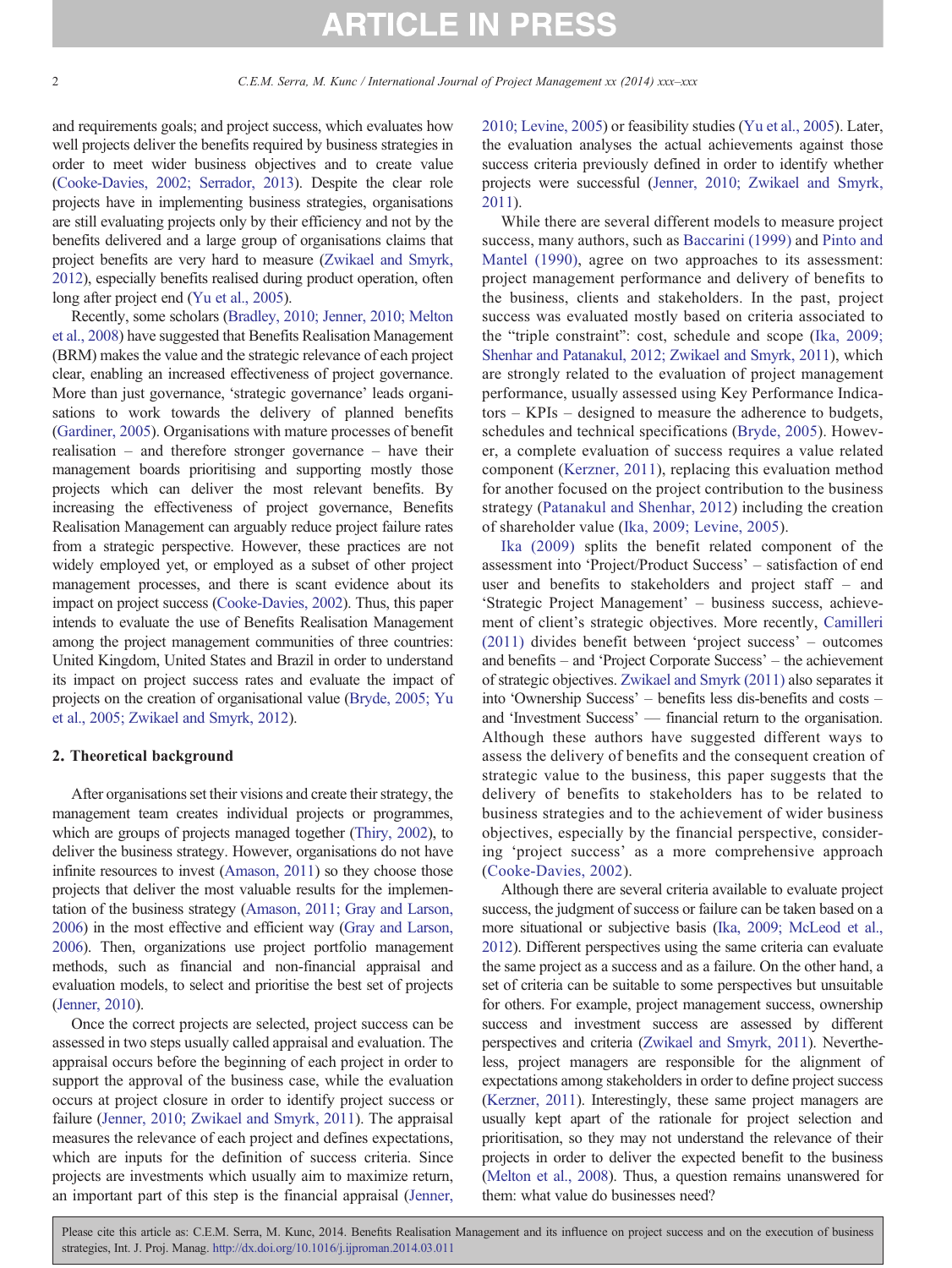#### 2.1. What value do businesses need?

Good business strategies are those that deliver stakeholder value, which is the organisation's long-term cash generation capability or the ability to provide value public services, in case of public sector organisations ([Johnson and Scholes, 2002\)](#page-14-0). These business strategies set targets of future value, which are met by achieving strategic objectives. Since these objectives are measurable, the difference between the current situation and the target future situation sets the value gap, which is fulfilled by a portfolio of initiatives defined by the organisation in their strategic plan ([Kaplan and Norton, 2008\)](#page-14-0). As Fig. 1 illustrates, strategic initiatives usually fill the value gap by enabling new capabilities – or promoting changes – through the outputs delivered by a set of projects.

Projects are organisational entities which employ resources organised on a new and unique way, for a specific time-frame, to enable positive and clearly defined changes in the business ([Turner](#page-14-0) [and Müller, 2003\)](#page-14-0). These positive changes aim the achievement of organisational objectives and these strategic improvements in the business are called 'benefits'. Benefits, which can be seen as improvements, are increments in the business value from not only a shareholders' perspective but also customers', suppliers', or even societal perspectives [\(Zwikael and Smyrk, 2011\)](#page-14-0). Benefits are usually achieved using programme and project management techniques. Therefore, the creation of value for business, by the successful execution of business strategy, strongly depends on programmes and projects delivering the expected benefits.

Based on the benefit mapping techniques suggested by [Thorp](#page-14-0) [\(2007\),](#page-14-0) [Ward and Daniel \(2006\),](#page-14-0) and [Bradley \(2010\)](#page-13-0) and practitioners' guides [\(Chittenden and Bon, 2006; Jenner, 2012;](#page-13-0) and [OGC, 2007\)](#page-14-0), a conceptual example of benefits realisation, starting from projects and reaching the achievement of business objectives, is presented on [Fig. 2](#page-4-0). Conceptually, the process starts on project outputs enabling business changes or directly delivering intermediate benefits. Business changes create outcomes, which prepare operations to realise benefits. Alternatively, business changes can also deliver intermediate benefits, regardless whether they are enabled by project outputs or not. They can also cause side effects, which are the negative outcomes from change, such as requirement of additional skills or cost increases. These side effects and consequences can also realise further intermediate benefits. Intermediate benefits contribute to the achievement of end benefits ([Bradley, 2010](#page-13-0)) and end benefits directly contribute to the achievement of one or more strategic objectives of the organisation. Usually, end benefits are results of changing processes composed by sets of projects that are managed together as a programme ([Bradley, 2010](#page-13-0)), which coordinates work in a synergic way to generate more benefits than projects could do individually ([Thiry, 2002\)](#page-14-0).

Therefore, from a strategic perspective, successful projects deliver the expected benefits, then creating strategic value to the business. Careful management of each project ensures the delivery of outputs, enables outcomes, and then supports the realisation of the right benefits. Although benefits are not the only criteria to evaluate project success, they are a measurement of how valuable a project is. This is the realm of Benefits Management Realisation.

#### 3. Research methodology

This research aims to test the relationship between BRM practices and perceptions of project success. Then, in order to elucidate a phenomenon by testing the relationship between variables, we performed a survey study using questionnaires and data analysis using analytical survey tools [\(Blaxter et al.,](#page-13-0) [1996](#page-13-0)).

#### 3.1. Sampling procedures

The sample was selected by stratified random sampling procedures over a population composed by Project Management



Fig. 1. Filling the value gap.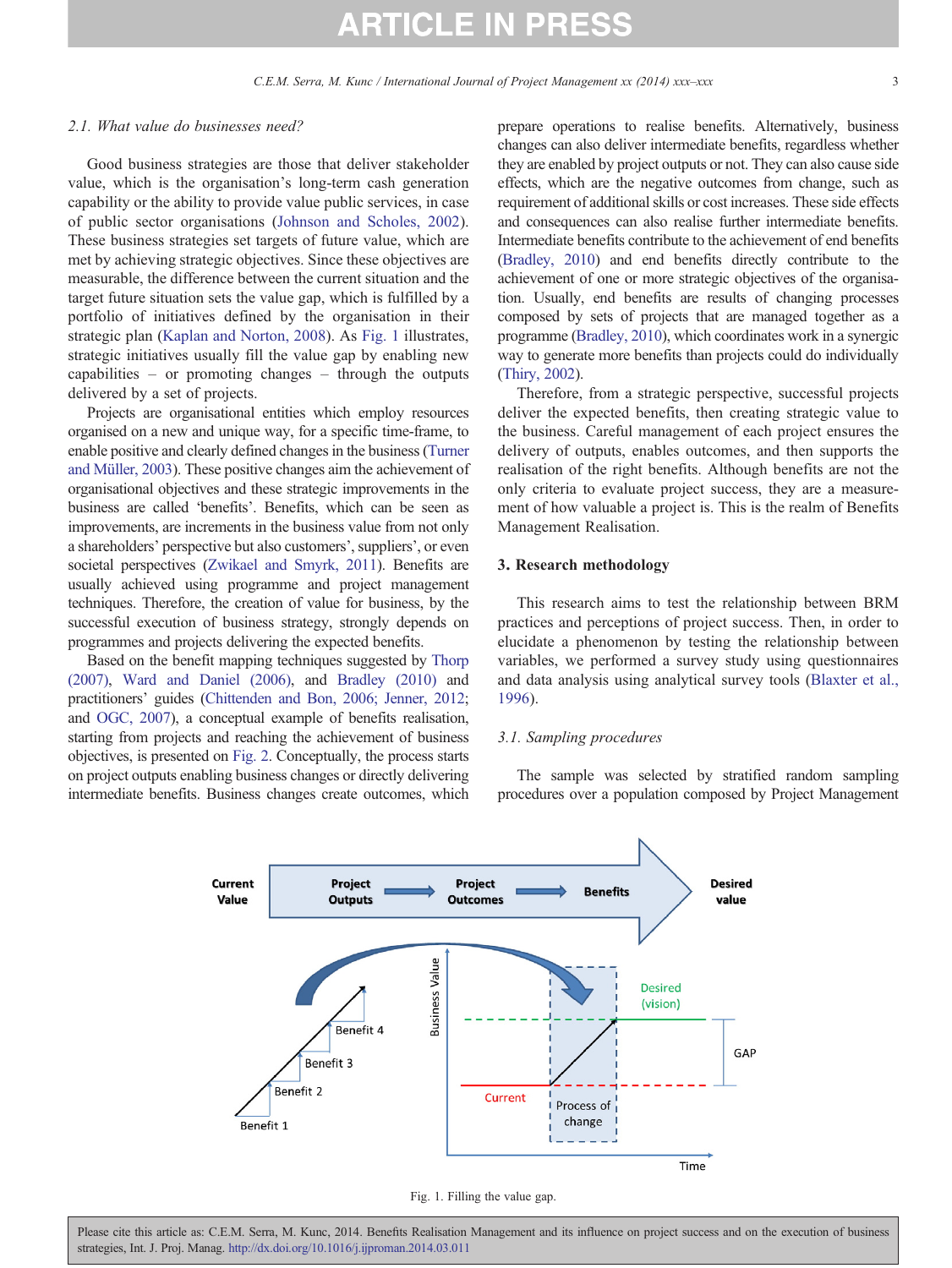<span id="page-4-0"></span>4 C.E.M. Serra, M. Kunc / International Journal of Project Management xx (2014) xxx–xxx



Fig. 2. Chain of benefits.

Practitioners who have worked in the area in the last two years, in at least one project that is now concluded and in one of the three countries under analysis: Brazil, United Kingdom (UK) and United States of America (USA). We selected practitioners from USA because this is the largest community, the UK to provide a European perspective, while Brazil was included given its status of emerging market. The sample was stratified, because the assessment of independent strata of the population enables inter-group analysis [\(Field, 2009](#page-13-0)), which could confirm a regular pattern or lead to divergent results [\(Teddlie and Tashakkori, 2009](#page-14-0)). Project team members were specifically targeted since they are participants in their projects. Even though they may not have a complete overview; project management teams know the relevance and priority of project outcomes [\(Gray and Larson, 2006](#page-13-0)) and to have experienced the dynamics of project management, including roles, techniques and practices.

In order to analyse experiences and to avoid loss of details or veracity, the data structure was defined as cross sectional, referring to one specific event occurred in no more than two years. That decision was made because the memory of respondents is compromised depending on how long the events under analysis has occurred ([Foddy, 1993; Iarossi, 2006](#page-13-0)). When focusing on a single event some experiments show that in three years up to around 50% is irretrievable, but around a period of two years only 10% to 30% of the details are irretrievable ([Iarossi, 2006\)](#page-13-0).

#### 3.2. Questionnaire design

The quantitative questionnaire was composed by closed questions requiring respondents to identify perceptions of project success and BRM practices identified from the literature (see Tables 1 and 2) plus controlling variables. In order to identify respondents' perceptions on project success and on how much BRM practices had been applied in their previous experience, most questions were closed and subjectively responded by rating scales, Likert Scales. Likert scales are suitable to evaluate people's

| v.<br>$\sim$<br>٧ |
|-------------------|
|-------------------|

|                   | Please rate how much you agree with the following statements from three different perspectives (project team, project sponsor, and project customer) |                                                                                                   |                                             |  |  |  |  |  |
|-------------------|------------------------------------------------------------------------------------------------------------------------------------------------------|---------------------------------------------------------------------------------------------------|---------------------------------------------|--|--|--|--|--|
| Dimension         |                                                                                                                                                      | Item Name                                                                                         | Sources                                     |  |  |  |  |  |
| Project success   | <b>PS</b>                                                                                                                                            | The project was successful                                                                        | $\ast$                                      |  |  |  |  |  |
|                   |                                                                                                                                                      | Project management PSB The project has satisfactorily met the budget goals                        | Zwikael and Smyrk (2011), Camilleri (2011), |  |  |  |  |  |
| performance       |                                                                                                                                                      | PSS The project has satisfactorily met the schedule goals                                         | Ika (2009), Shenhar and Patanakul (2012)    |  |  |  |  |  |
|                   |                                                                                                                                                      | PSR The project has satisfactorily delivered the required outputs (i.e. fulfilled its requisites) |                                             |  |  |  |  |  |
| Creation of value |                                                                                                                                                      | PSE Project's outputs have supported the business to produce the expected outcomes                |                                             |  |  |  |  |  |
| for the business  |                                                                                                                                                      | PSU Undesired outcomes were managed and avoided                                                   |                                             |  |  |  |  |  |
|                   | PSI                                                                                                                                                  | The project has provided the expected return on investment                                        |                                             |  |  |  |  |  |
|                   |                                                                                                                                                      | PSC The project's outcomes adhered to the outcomes planned in the business case                   |                                             |  |  |  |  |  |

\* General perception of success. No specific criteria or reference.

Questions and references. Project success criteria.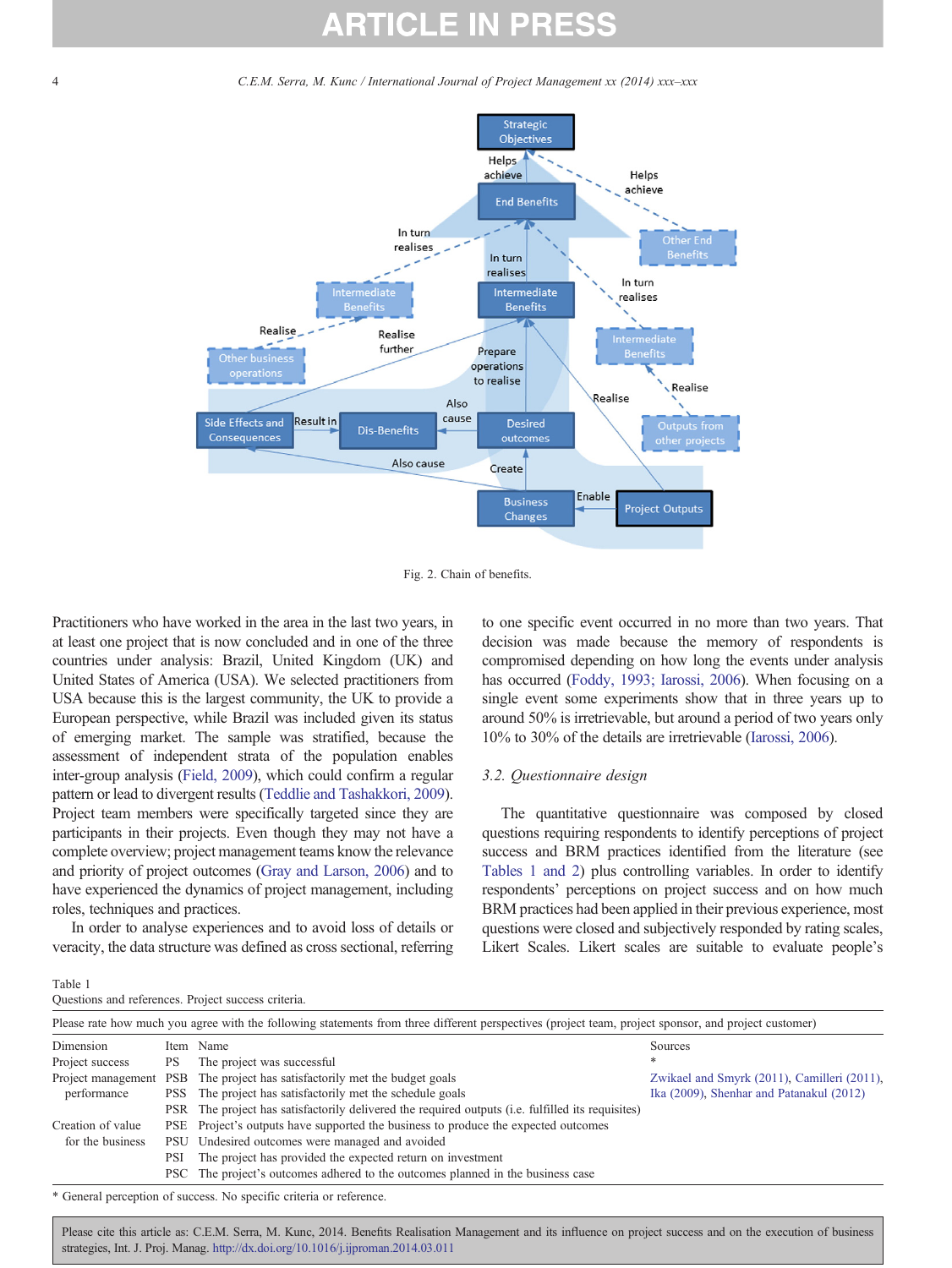C.E.M. Serra, M. Kunc / International Journal of Project Management xx (2014) xxx–xxx 5

|                  | Ouestions and references — BRM practices.                                                                                                                                                                                                                                               |                                                                                                                           |
|------------------|-----------------------------------------------------------------------------------------------------------------------------------------------------------------------------------------------------------------------------------------------------------------------------------------|---------------------------------------------------------------------------------------------------------------------------|
|                  | Please rate how much you agree that, during the project's execution                                                                                                                                                                                                                     |                                                                                                                           |
| Item             | Practice                                                                                                                                                                                                                                                                                | Sources                                                                                                                   |
| BRM1             | Expected outcomes (changes provided by project outputs) were clearly defined                                                                                                                                                                                                            | Zwikael and Smyrk (2011), Bradley (2010), Melton et al. (2008) OGC<br>(2007), Chittenden and Bon (2006), Buttrick (1997). |
| BRM2             | The value created to the organisation by project outcomes was clearly measurable Zwikael and Smyrk (2011), Bradley (2010), Jenner (2010), Melton et al.                                                                                                                                 | (2008), OGC (2007), Hubbard (2007), Chittenden and Bon (2006), Levine<br>(2005), British Standards Institute (2000).      |
| BRM3             | The strategic objectives that project outcomes were expected to support the Bradley (2010), Melton et al. (2008), OGC (2007), Kendall and Rollins<br>achievement of were clearly defined                                                                                                | (2003).                                                                                                                   |
| BRM4             | A business case was approved at the beginning of the project, describing all Bradley (2010), Jenner (2010), Chittenden and Bon (2006), Buttrick (1997).<br>outputs, outcomes and benefits that were expected from the project                                                           |                                                                                                                           |
| BRM5             | Project outputs and outcomes were frequently reviewed to ensure their Amason (2011), Bradley (2010), OGC (2007), Chittenden and Bon (2006),<br>alignment with expectations                                                                                                              | Levine (2005), Thiry (2002), Buttrick (1997).                                                                             |
| BRM <sub>6</sub> | Stakeholders were aware of the results of project reviews and their needs Bradley (2010), OGC (2007), Chittenden and Bon (2006), Kendall and<br>were frequently assessed with a view to make changes                                                                                    | Rollins (2003).                                                                                                           |
| BRM7             | Actual project outcomes adhered to the expected outcomes planned in the business Bradley (2010), OGC (2007), Chittenden and Bon (2006), Levine (2005),<br>case                                                                                                                          | Buttrick (1997).                                                                                                          |
| BRM8             | Activities aiming to ensure the integration of project outputs to the regular OGC (2007), Chittenden and Bon (2006).<br>business routine (training, support, monitoring, and outcomes evaluation)<br>were executed as part of the project's scope                                       |                                                                                                                           |
| BRM9             | After project closure, the organisation kept monitoring project outcomes in OGC (2007), Chittenden and Bon (2006).<br>order to ensure the achievement of all benefits expected in the business case                                                                                     |                                                                                                                           |
| BRM10            | From the first delivery to the project's closure, the organisation performed a Bradley (2010), OGC (2007), Chittenden and Bon (2006).<br>pre-planned, regular process to ensure the integration of project outputs into<br>the regular business routine (including outcomes evaluation) |                                                                                                                           |
| BRM11            | A project benefits management strategy is applied throughout the company Breese (2012), Jenner (2010), OGC (2007), Thorp (2007), Chittenden and<br>BRM12 A project benefits management strategy was applied for the project under analysis Bon (2006).                                  |                                                                                                                           |

subjective states, such as opinions and perceptions [\(Iarossi, 2006](#page-13-0)) by rating how much the respondent agree to a declarative statement by using five categories from "strongly agree" to "strongly disagree" [\(Peterson, 2000\)](#page-14-0). The same strategy has been previously employed on similar research about project success ([Scott-Young](#page-14-0) [and Samson, 2008](#page-14-0)). The questionnaire had no "opt out" question, because letting the respondent opt out, such as responding "do not know" increases the number of people not answering the question ([Iarossi, 2006\)](#page-13-0).

#### Table 3

<span id="page-5-0"></span>Table 2

Controlling variables.

| Controlling variables                    |               |               |
|------------------------------------------|---------------|---------------|
| Variable                                 | $\frac{0}{0}$ | Cases         |
| Region of project execution              |               |               |
| USA                                      | 23.00         | 76            |
| United Kingdom                           | 19.00         | 63            |
| <b>Brazil</b>                            | 47.10         | 156           |
| Others                                   | 10.90         | 36            |
| Role of the respondent                   |               |               |
| Project governance role                  | 15.40         | 51            |
| Project sponsorship role                 | 0.91          | $\mathcal{R}$ |
| Project management role                  | 77.04         | 255           |
| Other role                               | 6.65          | 22            |
| Total                                    | 100.00        | 331           |
| Sponsor and customer are the same person |               |               |
| Yes                                      | 31.10         | 103           |
| No                                       | 68.90         | 228           |

Since project success is better understood when assessed by different perspectives ([McLeod et al., 2012\)](#page-14-0), our survey has an approach similar to the one suggested by [Zwikael and Smyrk](#page-14-0) [\(2012\),](#page-14-0) which divides project accountabilities among project management, project funder and project owner. However, in order to make it easier for respondents to associate each perspective to common roles, the questionnaire asked respondents to state their perception of success from the perspectives: Project team, project sponsor and project customer.

In order to obtain qualified support to data gathering and validation from recognised professional bodies, the questionnaires were submitted to the Project Management Association (APM) and to the Project Management Institute (PMI). APM is the largest association of project management practitioners based on the UK [\(Association for Project Management, 2013](#page-13-0)) and it is a member of the International Project Management Association (IPMA), which is a European project management federation ([International Project Management Association,](#page-13-0) [2013](#page-13-0)). PMI is the largest institute based in the USA related to the field of project management [\(Project Management Institute,](#page-14-0) [2013](#page-14-0)). Both organisations develop and support research on project management subjects, have developed their own project management bodies of knowledge and provide professional services to members and non-members, such as training, professional qualification, peer-reviewed and non-peerreviewed publishing, and networking. Both institutions have reviewed the questionnaires, and then advertised the survey using their institutional websites.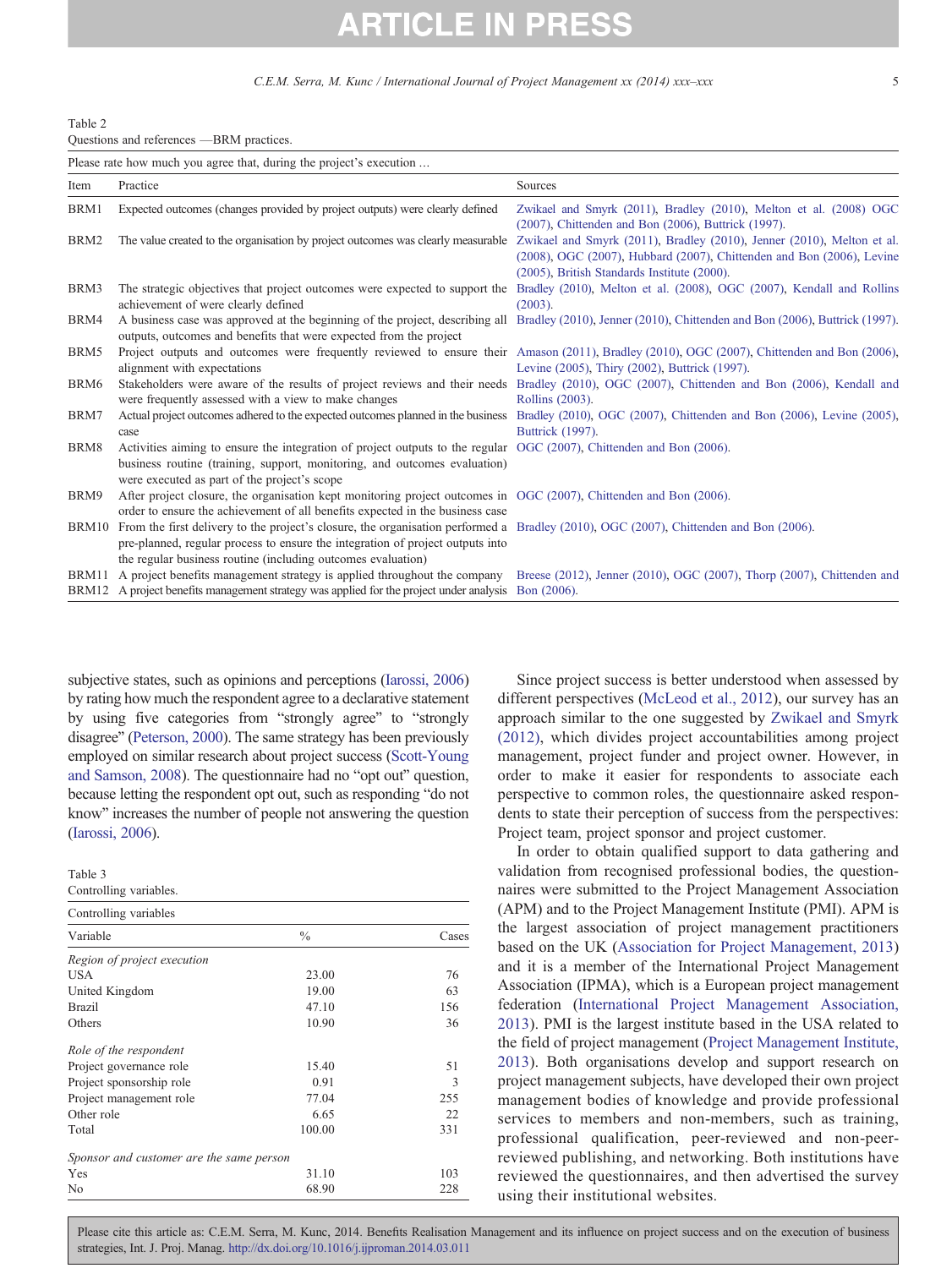#### 3.3. Respondents

Nine hundred invitations were sent to project management practitioners through the social network LinkedIn (300 per country) at the beginning of 2012. In addition, the survey was advertised at electronic social networks and the websites of organisations specialised in project management. Until July 2012, 331 responses were received, as presented in [Table 3](#page-5-0). The final response rate was 32%, similar to the response rate of 31% considered as acceptable by [Ritson et al. \(2012\)](#page-14-0) on their e-mail survey about successful programmes. Although invitations were sent only to the three selected countries, 36 responses were received from other countries and employed on the general analysis, but they were not considered on comparisons between countries.

#### 3.4. Limitations

While our survey shows that there is separation among these three roles (see [Table 3\)](#page-5-0), the results do not show significant differences in their opinions. The high number of cases with the same person playing at the same time the roles of Sponsor and Customer combined to a large number of respondents being part of project teams may have influenced the results, taking us to a narrower view, mainly from the eyes of project team members, and to a partial fusion of the Sponsor and Customer perspectives.

Additional relevant constraints of this research are the lack of previous research about this subject, for an exception, see [Zwikael and Smyrk \(2012\),](#page-14-0) [Bryde \(2005\)](#page-13-0) and [Cooke-Davies](#page-13-0) [\(2002\)](#page-13-0), with most of the material published being non-refereed. Therefore, it limits the options on practical examples and sources for triangulation. Finally, due to inherited limitations of the approach employed, since questionnaires were selected as the data gathering method, practical and subjective aspects could have been missed.

#### 3.5. Data analysis

After all the data had been collected, multivariate analysis was employed to identify the causal relationship between several independent variables and one dependent variable ([Tabachnick and](#page-14-0) [Fidell, 2007](#page-14-0)) using multiple regressions ([Field, 2009; Pallant,](#page-13-0) [2010; Tabachnick and Fidell, 2007](#page-13-0)) performed with the software package IBM SPSS 21.

The 24 perceptions of project success on eight dimensions and from three different perspectives were split into the three groups presented in [Table 1:](#page-4-0) Project success, project management success, and success on the creation of value to the business. Then, the variables in each of the three groups were grouped and combined using principal components analysis [\(Field, 2009](#page-13-0)), the technique also applied by [Scott-Young and Samson \(2008\)](#page-14-0) to avoid high bivariate correlations and also to reduce the number of dependent variables to a more manageable and representative group of variables, called factors ([Field, 2009](#page-13-0)). The results available in [Appendix A](#page-12-0) present item loadings greater than 0.50 for each factor, confirming then the structure and validity of the perceptual scales.

The scales have high reliability, with Cronbach's alphas between 0.818 and 0.940, all well above the recommended limit of 0.70 ([Field, 2009\)](#page-13-0) and above the range from 0.79 to 0.88 considered as acceptable by [Scott-Young and Samson \(2008\)](#page-14-0) and close to 0.831 considered as good by [Ritson et al. \(2012\)](#page-14-0).

Pearson's r bivariate correlations were performed for all variables measured at project level ( $n = 331$ ). The correlations vary from 0.139 to 0.697 (significant at the 0.01 level, two-tailed), being all below 0.8, which could be considered very high [\(Field, 2009\)](#page-13-0), except by one exception, BRM11 and BRM12, with 0.807 correlation (significant at the 0.01 level, two-tailed). These results presented in [Table 4](#page-7-0) suggest an association between all the BRM practices and all the perceptions of success as well as between the overall perception success and the seven dimensions of success.

After having confirmed the relationship between independent and dependent variables, the variance of perceptions between countries was assessed by the Kruskal–Wallis test, a one-way analysis of variance suitable to identify differences between groups of non-parametric datasets [\(Field, 2009](#page-13-0)) that is adequate to our non-normally distributed set of variables. The descriptive statistics for each country and the variances between countries on the perceptions of project success presented in [Table 5](#page-8-0) and on BRM practices in [Table 6](#page-8-0) suggest some regional or cultural misalignment, aspect which has already been found by other authors when comparing project management patterns across different countries ([Müller and Turner, 2004; Müller et al., 2008; Zwikael et al.,](#page-14-0) [2005\)](#page-14-0).

Six out of nine perceptions of success vary between the three countries, where Brazil has higher scores in overall project success, schedule goals, expected outcomes and adherence to business cases. The USA has the highest score on the consolidation of all dimensions and the UK has the highest score on return on the investment. In parallel, only three out of twelve BRM practices vary, where Brazil has higher scores on these three: The value created is clearly measurable, strategic objectives are clearly defined and actual outcomes adhere to the business case. Although the BRM practices follow a much more regular pattern between countries than the perceptions of success, both groups presented variances. Due to these variances, all the next sets of analysis will be stratified by country in order to enable the identification of regular patterns or further differences. The reasons for variations on success rates and BRM practices will not be analysed in more depth, since this is not an objective of our research.

#### 4. Findings

#### 4.1. Influence of success dimensions on the perceptions of project success

The ability of the seven dimensions to predict project success in each country was assessed using standard multiple regressions. In these models, only schedule goals and required outputs are significant predictors of project success, as presented in [Table 7](#page-9-0). Although the wider evaluation of success for all stakeholders may not be captured by a single client-driven perspective [\(McLeod et](#page-14-0)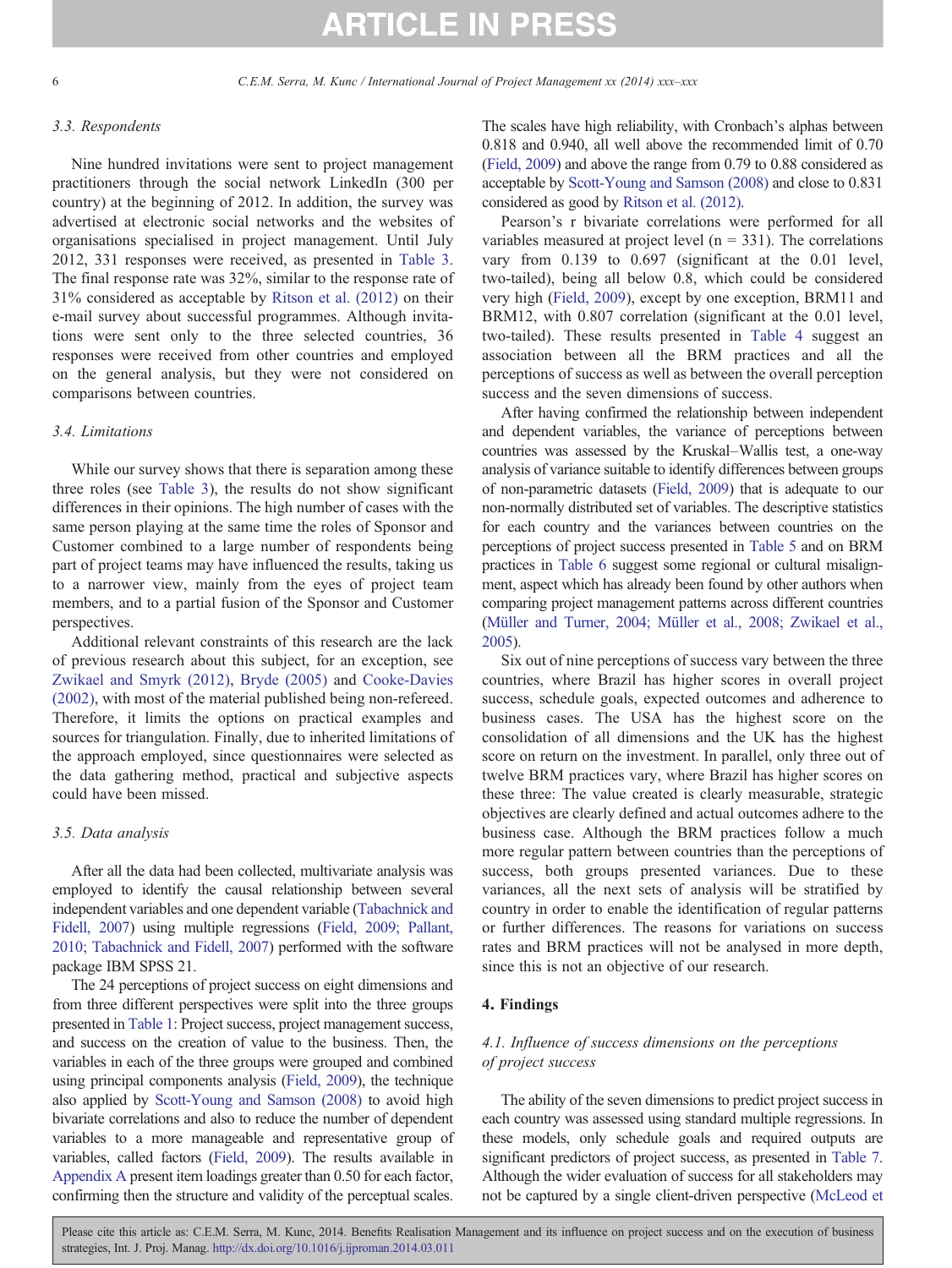#### <span id="page-7-0"></span>Table 4

#### Correlations matrix.

| Variable    |                                                                              | Correlations |           |           |           |            |           |           |           |           |            |           |           |           |           |            |           |           |           |           |          |      |
|-------------|------------------------------------------------------------------------------|--------------|-----------|-----------|-----------|------------|-----------|-----------|-----------|-----------|------------|-----------|-----------|-----------|-----------|------------|-----------|-----------|-----------|-----------|----------|------|
|             |                                                                              |              |           |           |           |            |           |           |           |           |            |           |           |           |           |            |           |           |           |           |          |      |
| Code        | Name                                                                         | BRM1         | BRM2      | BRM3      | BRM4      | BRM5       | BRM6      | BRM7      | BRM8      | BRM9      | BRM10      | BRM11     | BRM12 PSf |           | PSDf      | PSBf       | PSSf      | PSRf      | PSUf      | PSEf      | PSIf     | PSCf |
| BRM1        | Expected outcomes<br>clearly defined                                         | 1.00         |           |           |           |            |           |           |           |           |            |           |           |           |           |            |           |           |           |           |          |      |
| BRM2        | Value created<br>clearly measurable                                          | $.350**$     | 1.00      |           |           |            |           |           |           |           |            |           |           |           |           |            |           |           |           |           |          |      |
| BRM3        | Strategic objectives<br>clearly defined                                      | $.301**$     | .488**    | 1.00      |           |            |           |           |           |           |            |           |           |           |           |            |           |           |           |           |          |      |
| BRM4        | A business case was approved                                                 | $.229**$     | $.315**$  | $.350**$  | 1.00      |            |           |           |           |           |            |           |           |           |           |            |           |           |           |           |          |      |
| BRM5        | Outputs and outcomes<br>were reviewed                                        | $.272**$     | $.301**$  | $.332**$  | $.325**$  | 1.00       |           |           |           |           |            |           |           |           |           |            |           |           |           |           |          |      |
| BRM6        | Stakeholders were aware<br>of the results                                    | $.296**$     | $.310**$  | $.315**$  | $.309**$  | $.578**$   | 1.00      |           |           |           |            |           |           |           |           |            |           |           |           |           |          |      |
| BRM7        | Actual outcomes adhered<br>to the business case                              | $.256**$     | .494**    | $.383**$  | $.426**$  | $.363**$   | .298**    | 1.00      |           |           |            |           |           |           |           |            |           |           |           |           |          |      |
| BRM8        | Activities aiming to ensure<br>the integration                               | $.310**$     | $.240**$  | $.348**$  | $.217**$  | $.311**$   | $.360**$  | $.261**$  | 1.00      |           |            |           |           |           |           |            |           |           |           |           |          |      |
| BRM9        | After project closure,<br>kept monitoring project<br>outcomes                | $.208**$     | $.319**$  | $.361**$  | $.349**$  | $.335**$   | $.306**$  | $.355**$  | $.348**$  | 1.00      |            |           |           |           |           |            |           |           |           |           |          |      |
| BRM10       | Performed a process to<br>ensure the integration                             | $.331**$     | $.354**$  | $.355***$ | $.342**$  | $.337**$   | $.334**$  | $.382**$  | $.357**$  | $.496**$  | 1.00       |           |           |           |           |            |           |           |           |           |          |      |
| BRM11       | Benefits management strategy<br>throughout the                               | $.173**$     | $.214**$  | $.276**$  | $.269**$  | $.290**$   | $.238**$  | $.311**$  | $.349**$  | $.327**$  | .478**     | 1.00      |           |           |           |            |           |           |           |           |          |      |
| BRM12       | company<br>Benefits management<br>strategy for the project<br>under analysis | $.210**$     | $.239**$  | $.252**$  | $.293**$  | $.270**$   | $.262**$  | $.308**$  | $.304**$  | $.308**$  | $.506**$   | $.807**$  | 1.00      |           |           |            |           |           |           |           |          |      |
| PSf         | Project success                                                              | $.194**$     | $.225**$  | $.151**$  | $.182**$  | $.183**$   | $.162**$  | $.354**$  | $.232**$  | $.238**$  | $.211**$   | $.163**$  | $.148**$  | 1.00      |           |            |           |           |           |           |          |      |
| PSDf        | Project success dimensions                                                   | .384**       | .429**    | $.366**$  | $.331**$  | $.312**$   | $.322**$  | .580**    | $.339**$  | $.363**$  | .429**     | $.316**$  | $.285**$  | .595**    | 1.00      |            |           |           |           |           |          |      |
| PSBf        | Budget                                                                       | $.363**$     | $.223**$  | $.213**$  | $.226**$  | $.164**$   | $.209**$  | $.294**$  | $.210**$  | $.186**$  | $.287**$   | $.243**$  | $.247**$  | $.427**$  | $.721**$  | 1.00       |           |           |           |           |          |      |
| PSSf        | Schedule                                                                     | $.293**$     | $.283**$  | $.336**$  | $.210**$  | $.162**$   | $.183**$  | $.417**$  | $.266***$ | .298**    | $.302**$   | $.180**$  | $.139*$   | $.500**$  | .766**    | $.431**$   | 1.00      |           |           |           |          |      |
| PSRf        | Outputs                                                                      | $-.351**$    | $-.276**$ | $-.149**$ | $-.208**$ | $-0.264**$ | $-.299**$ | $-.347**$ | $-.235**$ | $-.199**$ | $-0.283**$ | $-.170**$ | $-.189**$ | $-.522**$ | $-.755**$ | $-.603**$  | $-.521**$ | 1.00      |           |           |          |      |
| PSUf        | <b>Undesired Outcomes</b>                                                    | $.285**$     | $.312**$  | $.241**$  | $.234**$  | $.253**$   | $.309**$  | $.433**$  | $.301**$  | $.312**$  | $.357**$   | $.254**$  | $.220**$  | $.473**$  | $.776**$  | $.544**$   | $.522**$  | $-.555**$ | 1.00      |           |          |      |
| PSEf        | <b>Expected Outcomes</b>                                                     | .198**       | $.310**$  | $.336**$  | $.251**$  | $.237**$   | $.217**$  | $.454**$  | $.268**$  | $.332**$  | $.336**$   | .282**    | $.210**$  | $.382**$  | $.697**$  | $.307**$   | .596**    | $-.373**$ | $.391**$  | 1.00      |          |      |
| PSIf        | Return on Investment                                                         | $-.234**$    | $-.405**$ | $-.309**$ | $-.294**$ | $-.230**$  | $-.161**$ | $-465**$  | $-.226**$ | $-279**$  | $-.323**$  | $-294**$  | $-.270**$ | $-411**$  | $-.753**$ | $-0.506**$ | $.456**$  | 391**     | $-.532**$ | $-.474**$ | 1.00     |      |
| <b>PSCf</b> | <b>Business Case</b>                                                         | $.254**$     | $.411**$  | $325**$   | 291**     | $300**$    | $779**$   | $599**$   | $244**$   | $270**$   | $.331**$   | $714**$   | 197**     | $330**$   | 689**     | $320**$    | 443**     | $-.400**$ | $431**$   | $483**$   | $-522**$ | 1.00 |

Zero order correlations: \*p < .05; \*\*p < .01.  $n = 331$  individual project management practitioners.

**ARTICLE** 

IN PRESSS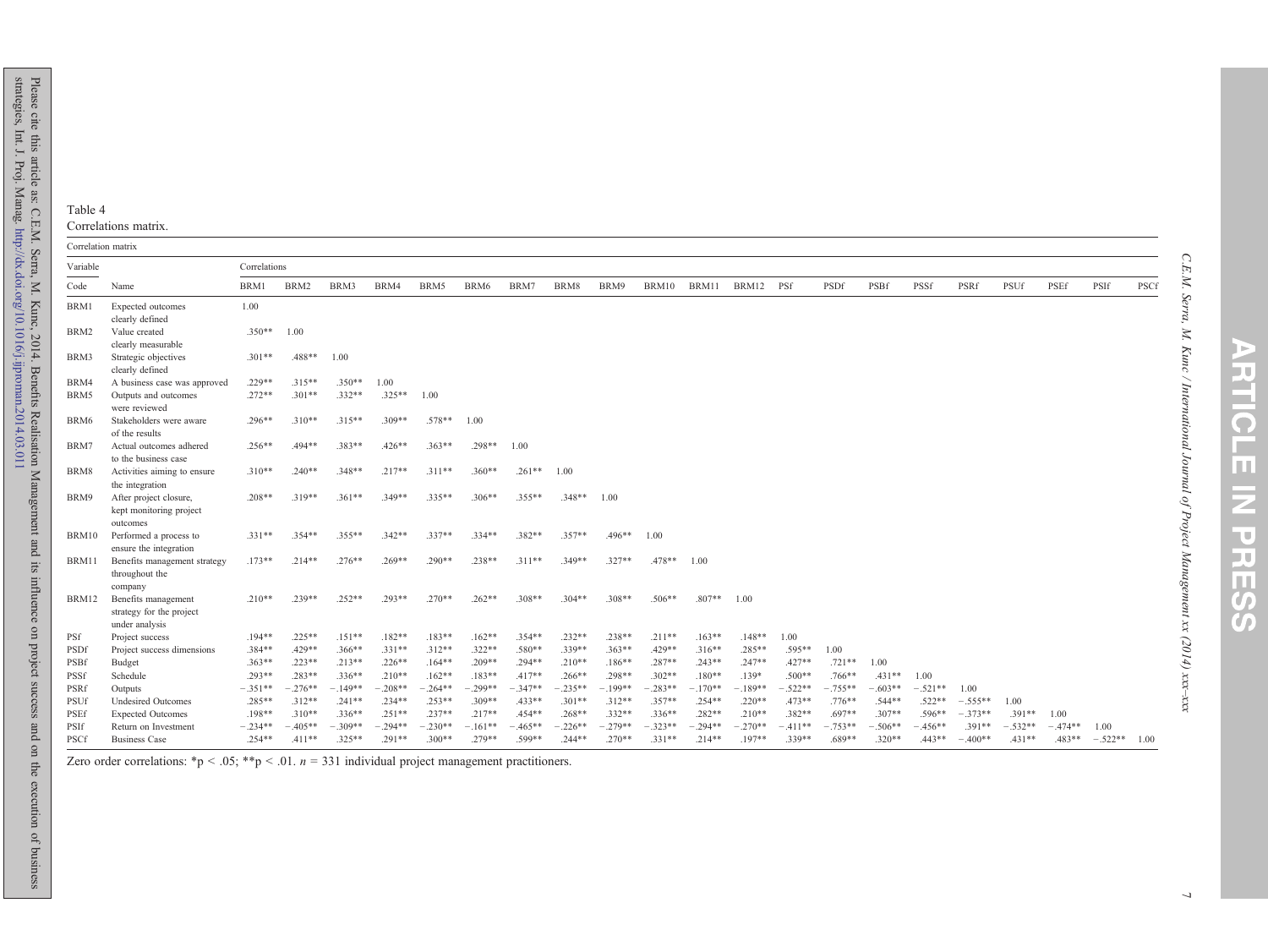<span id="page-8-0"></span>

| Table 5                                                                          |  |  |
|----------------------------------------------------------------------------------|--|--|
| Perceptions of Project success — Descriptive statistics and Kruskal–Wallis test. |  |  |

| Perceptions of project success    |             | Mean (standard deviation)  | Kruskal-Wallis<br>test |               |               |             |    |
|-----------------------------------|-------------|----------------------------|------------------------|---------------|---------------|-------------|----|
| Group                             | Variable    | Dimension                  | <b>USA</b>             | UK            | <b>Brazil</b> | Н           | df |
| General                           | <b>PS</b>   | Project success            | 0.00(1.02)             | $-0.16(0.88)$ | 0.06(1.06)    | $6.210*$    | 2  |
|                                   | <b>PSD</b>  | Project success dimensions | 0.15(0.93)             | $-0.26(0.99)$ | 0.08(1.02)    | 8.598*      |    |
| Project                           | <b>PSBf</b> | Budget                     | 0.27(0.82)             | $-0.07(0.97)$ | $-0.10(1.11)$ | 4.981       |    |
| Management                        | <b>PSSf</b> | Schedule                   | 0.08(0.96)             | $-0.22(0.95)$ | 0.13(1.03)    | $9.736**$   | 2  |
| Performance                       | PSRf        | <b>Outputs</b>             | $-0.26(0.79)$          | 0.06(0.97)    | 0.11(1.10)    | 5.746       |    |
| Creation of Value to the Business | <b>PSUf</b> | Undesired outcomes         | 0.25(0.81)             | $-0.09(0.90)$ | $-0.02(1.09)$ | 3.453       |    |
|                                   | <b>PSEf</b> | <b>Outcomes</b>            | $-0.14(1.10)$          | $-0.11(0.90)$ | 0.16(0.98)    | $7.211*$    |    |
|                                   | <b>PSIf</b> | Investment                 | 0.05(0.84)             | 0.35(1.04)    | $-0.18(1.04)$ | 15.439***   | 2  |
|                                   | <b>PSIf</b> | Business case              | 0.11(0.94)             | $-0.48(1.02)$ | 0.21(0.94)    | $24.701***$ | 2  |
| Number of cases                   |             |                            | 76                     | 63            | 156           |             |    |

Level of significance: \*p < .05; \*\*p < .01; \*\*\*p < .001. Significant items in bold.

[al., 2012](#page-14-0)), these results suggest projects' customers and the outputs they obtain on the desired schedules having the most influencing role in deciding whether projects are successful. One suggested reason is the delivery of outputs throughout a set of stages usually split within a pre-defined schedule being the most conventional, and maybe the clearest way of providing evidence for the evaluation of project success ([Zwikael and](#page-14-0) [Smyrk, 2012](#page-14-0)), making then the time of project completion and product delivery as the best for assessing project success ([Yu et al., 2005\)](#page-14-0). On the other hand, the long-term and more complex assessment of outcomes related to the strategic value created to the business, suggested as essential by [Zwikael and](#page-14-0) [Smyrk \(2012\),](#page-14-0) seems to still not be employed or not seem as a relevant method of evaluation, perhaps because these results are much more difficult to notice.

A new model was employed for the US data focusing on the most relevant variables. The backward method was employed as a way to gradually remove non-significant predictors from the model, and then reassess the remaining ones [\(Field, 2009](#page-13-0)). The new model predicts  $18.4\%$  of project success (R = 0.195,  $\Delta R^2$  = 0.184, F = 17.903, significant at the 0.001 level) with only one variable: schedule goals (significant at the 0.001 level). Although these results support a higher relevance of criteria related to project management performance also in the United States, they strongly suggest the existence of other predictors which are not included in our model. These preditors could be variables associated to more situational or subjective dimensions, as suggested by [Ika \(2009\)](#page-13-0) and [McLeod et al.](#page-14-0) [\(2012\)](#page-14-0).

The low relevance on budget goals is not aligned to the literature review which suggests budget, schedule and outputs – the triple constraint – being generally relevant criteria to companies and practitioners, and it is suggested for further research. In addition, although the literature may affirm that strategic relevance determinates the most relevant projects ([Jenner, 2010; Kendall and Rollins, 2003; Thorp,](#page-13-0) [2007](#page-13-0)); our results evidence dimensions related to project management performance being still the most employed approach of project success, as previously suggested by [Bryde \(2005\).](#page-13-0)

Table 6

| BRM practices - | - Descriptive statistics and Kruskal-Wallis Test. |  |  |  |
|-----------------|---------------------------------------------------|--|--|--|
|-----------------|---------------------------------------------------|--|--|--|

| <b>BRM</b> practices |                  |                                                             | Mean (standard deviation) |            | Kruskal-Wallis<br>test |             |    |
|----------------------|------------------|-------------------------------------------------------------|---------------------------|------------|------------------------|-------------|----|
| Group                | Variable         | Practice                                                    | <b>USA</b>                | UK         | <b>Brazil</b>          | Н           | df |
| Planning             | BRM1             | Expected outcomes clearly defined                           | 4.12(0.83)                | 3.87(0.88) | 3.68(1.21)             | 5.429       | 2  |
|                      | BRM2             | Value created clearly measurable                            | 3.88(0.87)                | 3.46(1.14) | 3.91(1.14)             | $9.135*$    | 2  |
|                      | BRM3             | Strategic objectives clearly defined                        | 3.87(1.08)                | 3.79(0.80) | 4.14(1.03)             | 13.087**    | 2  |
|                      | BRM4             | A business case was approved                                | 3.68(1.00)                | 3.63(1.15) | 3.60(1.44)             | 0.766       | 2  |
| Review               | BRM5             | Outputs and outcomes were reviewed                          | 3.76(1.03)                | 3.63(1.22) | 3.79(1.16)             | 0.960       | 2  |
|                      | BRM <sub>6</sub> | Stakeholders were aware of the results                      | 3.92(0.93)                | 3.76(0.92) | 3.90(1.11)             | 2.692       | 2  |
|                      | BRM7             | Actual outcomes adhered to the business case                | 3.95(0.99)                | 3.40(0.97) | 4.01(1.08)             | $21.660***$ | 2  |
| Realisation          | BRM8             | Activities aiming to ensure the integration                 | 4.08(0.87)                | 3.76(1.07) | 3.97(1.13)             | 3.827       | 2  |
|                      | BRM9             | After project closure, kept monitoring project outcomes     | 3.57(1.15)                | 3.41(1.10) | 3.60(1.24)             | 1.989       | 2  |
|                      | BRM10            | Performed a process to ensure the integration               | 3.74(0.91)                | 3.27(1.01) | 3.49(1.26)             | 5.902       | 2  |
| Strategy             | BRM11            | Benefits management strategy throughout the company         | 2.80(1.24)                | 2.56(1.14) | 2.92(1.36)             | 3.471       |    |
|                      | BRM12            | Benefits management strategy for the project under analysis | 3.11(1.22)                | 2.84(1.24) | 2.92(1.35)             | 1.488       | 2  |
| Number of cases      |                  |                                                             | 76                        | 63         | 156                    |             |    |

Level of significance: \*p < .05; \*\*p < .01; \*\*\*p < .001. Significant items in bold.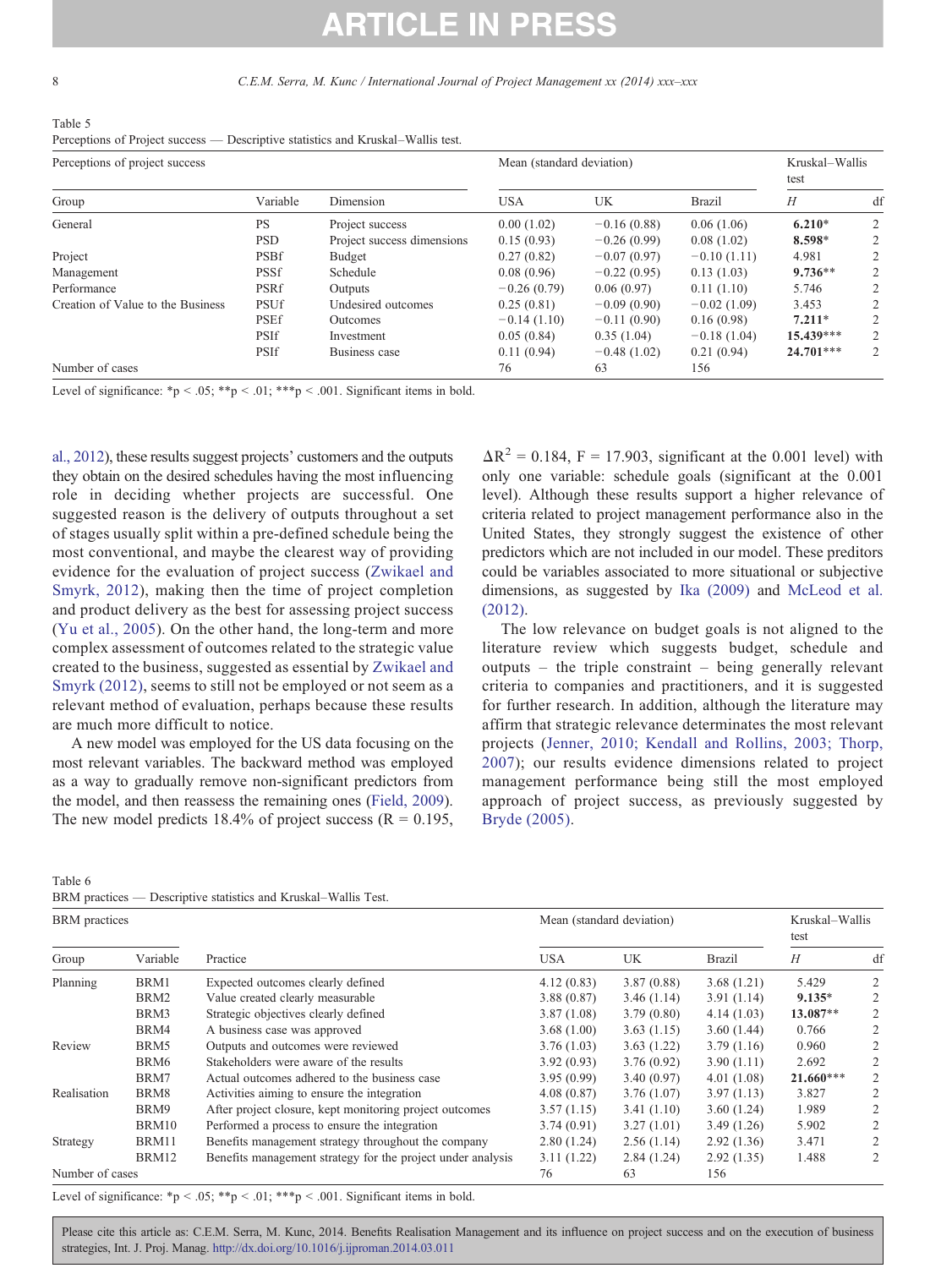<span id="page-9-0"></span>Table 7 Regression — Ability of dimensions of project success to predict project success.

|                | Regression model for project success (PSFf) |                                                         |                                                                                             |            |  |  |  |  |
|----------------|---------------------------------------------|---------------------------------------------------------|---------------------------------------------------------------------------------------------|------------|--|--|--|--|
| Variable       |                                             | Standardized beta coefficients<br>Project success (PSf) |                                                                                             |            |  |  |  |  |
|                |                                             |                                                         |                                                                                             |            |  |  |  |  |
| Code           | Name                                        | UK                                                      | US<br>0.18<br>0.32<br>$-0.02$<br>$-0.05$<br>0.16<br>0.21<br>0.08<br>0.23<br>0.15<br>$2.89*$ | BR.        |  |  |  |  |
| <b>PSBf</b>    | Budget goals                                | 0.15                                                    |                                                                                             | 0.11       |  |  |  |  |
| <b>PSSf</b>    | Schedule goals                              | 0.19                                                    |                                                                                             | $0.16*$    |  |  |  |  |
| PSRf           | Required outputs                            | $-0.40**$                                               |                                                                                             | $-0.30***$ |  |  |  |  |
| <b>PSUf</b>    | Undesired outcomes                          | 0.14                                                    |                                                                                             | 0.16       |  |  |  |  |
| <b>PSEf</b>    | Expected outcomes                           | 0.08                                                    |                                                                                             | 0.06       |  |  |  |  |
| <b>PSIf</b>    | Return on investment                        | 0.03                                                    |                                                                                             | $-0.12$    |  |  |  |  |
| <b>PSCf</b>    | Business case                               | $-0.05$                                                 |                                                                                             | $-0.02$    |  |  |  |  |
| R <sub>2</sub> |                                             | 0.47                                                    |                                                                                             | 0.48       |  |  |  |  |
| Adjusted R2    |                                             | 0.40                                                    |                                                                                             | 0.46       |  |  |  |  |
| F              |                                             | $6.99***$                                               |                                                                                             | $19.56***$ |  |  |  |  |

Level of significance: \*p < .05; \*\*p < .01; \*\*\*p < .001. Significant items in bold.

#### 4.2. Influence of BRM practices on project success

BRM practices are able to predict the variable project success only on the Brazilian sample, as presented in Table 8, with two variables being statistically significant. Therefore, these twelve practices seem to have low influence on the current overall perception of project success, especially in the UK and the USA. However, we also assessed the ability of the same BRM practices to predict a variable which consolidates the seven dimensions of project success. In this case, these twelve practices explained between 41.5% and 46.7% of the variance across the three countries. In these models, four measures were statistically significant, even though only the assessment of actual outcomes to verify whether they adhere to the business case was significant on the three countries. The UK has stakeholders being aware of the results of reviews being significant. In turn, Brazil has the organisations monitoring the outcomes after project closure, and a benefit strategy been applied throughout the company are also significant predictors.

Therefore, BRM practices have much stronger influence over the consolidated perception of the seven Dimensions of Project Success than over the current overall perception of project success. Since all the dimensions related to the creation of value for the business are not significantly associated to the overall perception of success, BRM practices may have stronger influence over the creation of value for the business. The next subsection will confirm this supposition by analysing the influence of BRM practices over each dimension.

#### 4.3. Influence of BRM practices on dimensions of success

We evaluated the ability of BRM practices to predict each one of the seven dimensions of project success. The analysis was performed in two groups, as follows. Three dimensions related to project management performance composed the first group. For this group, BRM practices explain between 9% and 26% of the variance. The BRM practices that are statistically significant are: 1) expected outcomes being clearly defined, 2) strategic objectives clearly defined, 3) adherence of actual outcomes to the business case, 4) activities aiming to ensure the integration being performed as part of the project scope, 5) after project closure the organisation keeps monitoring project outcomes, and 6) a pre-planned process was performed to ensure the integration of the outputs into the business routine. These six practices cover activities related to the definition of the required benefits, to their subsequent control during project execution and to the embedment of project outcomes into the business routine. However, in the three countries the utilisation of a benefits management strategy – BRM11 and BRM12 – is

Table 8

Regression — Ability of BRM practices to predict project success (project success and the dimensions of project success).

|                         | Regression models for project success (PSf and PSDf)        |                                |                       |            |                           |            |             |  |  |  |  |
|-------------------------|-------------------------------------------------------------|--------------------------------|-----------------------|------------|---------------------------|------------|-------------|--|--|--|--|
| Variable                |                                                             | Standardized beta coefficients |                       |            |                           |            |             |  |  |  |  |
|                         |                                                             |                                | Project success (PSf) |            | Success dimensions (PSDf) |            |             |  |  |  |  |
| Code                    | Name                                                        | <b>UK</b>                      | US.                   | <b>BR</b>  | UK                        | US         | BR          |  |  |  |  |
| BRM1                    | Expected outcomes clearly defined                           | $-.039$                        | .151                  | .053       | .177                      | .235       | .131        |  |  |  |  |
| BRM2                    | Value created clearly measurable                            | .182                           | $-.091$               | $-.102$    | .030                      | $-.070$    | $-.019$     |  |  |  |  |
| BRM3                    | Strategic objectives clearly defined                        | $-.015$                        | .196                  | $-.071$    | $-.127$                   | $-.118$    | .074        |  |  |  |  |
| BRM4                    | A business case was approved                                | $-.083$                        | $-.159$               | .061       | $-.127$                   | $-.118$    | .074        |  |  |  |  |
| BRM5                    | Outputs and outcomes were reviewed                          | .096                           | .096                  | .007       | $-.106$                   | .077       | $-.075$     |  |  |  |  |
| BRM6                    | Stakeholders were aware of the results                      | $-.020$                        | $-.235$               | .003       | $.314*$                   | $-.104$    | .022        |  |  |  |  |
| BRM7                    | Actual outcomes adhered to the business case                | .125                           | .244                  | $.387***$  | $.518**$                  | $.424**$   | $.383***$   |  |  |  |  |
| BRM8                    | Activities aiming to ensure the integration                 | .020                           | .066                  | $.209*$    | .162                      | .144       | .023        |  |  |  |  |
| BRM9                    | After project closure, kept monitoring project outcomes     | $-.141$                        | $-.021$               | .152       | $-.212$                   | $-.138$    | $.187*$     |  |  |  |  |
| BRM10                   | Performed a process to ensure the integration               | .176                           | $-.093$               | .030       | .106                      | .134       | .139        |  |  |  |  |
| BRM11                   | Benefits management strategy throughout the company         | .414                           | $-.192$               | .051       | $-.056$                   | .086       | $.267*$     |  |  |  |  |
| BRM12                   | Benefits management strategy for the project under analysis | $-.212$                        | .084                  | $-.036$    | $-.127$                   | .073       | $-.159$     |  |  |  |  |
| R <sub>2</sub>          |                                                             | .263                           | .136                  | .299       | .570                      | .521       | .461        |  |  |  |  |
| Adjusted R <sub>2</sub> |                                                             | .086                           | $-.028$               | .240       | .467                      | .430       | .415        |  |  |  |  |
| F                       |                                                             | 1.483                          | 0.829                 | $5.081***$ | $5.523***$                | $5.717***$ | $10.177***$ |  |  |  |  |

Level of significance: \*p < .05; \*\*p < .01; \*\*\*p < .001. Significant items in bold.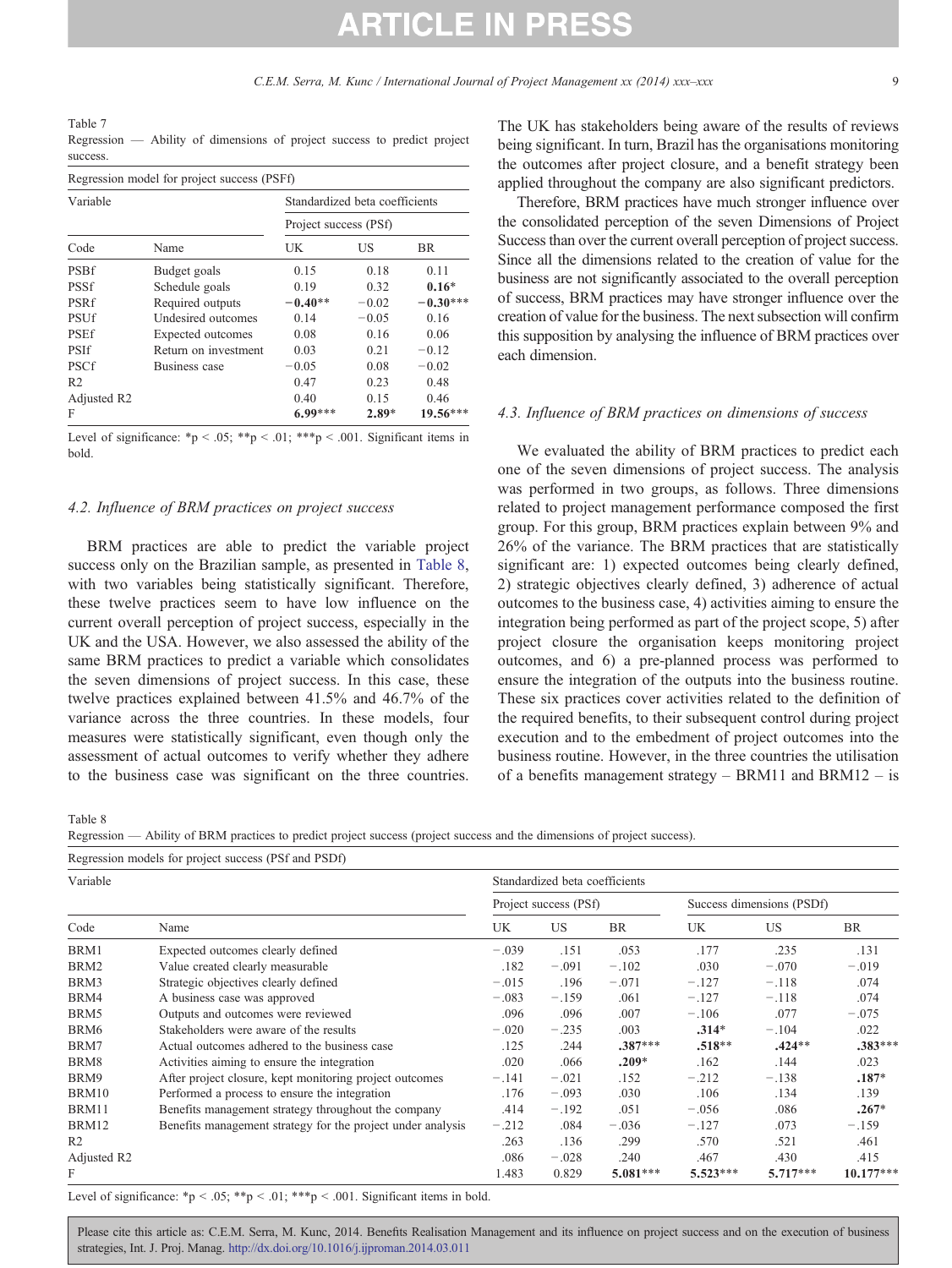not associated to these dimensions. More details about each regression are presented in Table 9.

The four dimensions related to value for business composed the second group. In this case, BRM practices explain between 15% and 49% of the variance. Eight practices are statistically significant, evidencing a much stronger association of these practices with success on the creation of value to the business. In the three countries, the adherence of actual outcomes to the business case is associated to most dimensions, except by undesired outcomes in the US and expected outcomes in the UK. Despite these two exceptions, this result confirms the relevance of this practice on the prediction of the dimensions of project success, as presented in [Table 8](#page-9-0). In addition, the stakeholders being aware of results of project reviews is a practice associated to the return on investment across the three countries, which evidences the frequent realignment of expectations among stakeholders being a critical success factor for strategic project success, as previously identified by [Jugdev and Müller \(2005\)](#page-14-0). More details about each regression are presented in [Table 10](#page-11-0).

#### 5. Discussion

#### 5.1. Project management performance: The more relevant success criteria

The first set of analysis presented in [Table 7](#page-9-0) reinforces the current idea that organisations and professionals evaluate project success straight after the delivery stage has finished ([Atkinson, 1999](#page-13-0)) and mostly by criteria related to project management performance. [Bryde \(2005\)](#page-13-0) has previously identified and suggested this practice as a narrow way to measure success by focusing on short-term measures.

Besides encouraging project managers to focus on shortterm and tactical measures rather than on long-term and strategic improvements on performance ([Bryde, 2005\)](#page-13-0), this approach also challenges any attempt to implement BRM practices. In order to apply Benefits Realisation Management in support to a successful implementation of business strategies, organisations need to redesign their success criteria to increase the relevance of dimensions related to the creation of value for the business. Otherwise, any initiatives aiming to increase success rates of the most strategically oriented projects may seem unsuccessful, since organisations are still focusing on the evaluation of how successful they are on project management rather than evaluating how successful their projects are in creating value for the business.

#### 5.2. Benefits Realisation Management: drivers to the creation of strategic value

The results presented on [Tables 8, 9 and 10](#page-9-0) revealed BRM practices being much more associated to the creation of value to the business than to project management performance, as [Cooke-Davies \(2002\)](#page-13-0) has previously identified. Due to the low association between the creation of value and the overall perception of success, BRM practices have relatively low ability to predict the overall perception of project success, in comparison to the much higher ability they have over a balanced combination of dimensions. Nevertheless, although the results can be different between countries, the models presented on Tables 9 and 10 revealed BRM practices being somehow associated to most dimensions of success, even to schedule goals and required outputs, which were the only dimensions being significantly associated to the overall perception of success, both of which are related to success in project management performance.

Table 9

Regression — Ability of BRM practices to predict success dimensions related to project management performance.

|                            | Regression models for project management success dimensions (PSBf, PSSf, PSRf) |                                |           |           |                 |           |           |                |           |           |  |
|----------------------------|--------------------------------------------------------------------------------|--------------------------------|-----------|-----------|-----------------|-----------|-----------|----------------|-----------|-----------|--|
| Variable                   |                                                                                | Standardized beta coefficients |           |           |                 |           |           |                |           |           |  |
|                            |                                                                                | Budget (PSBf)                  |           |           | Schedule (PSSf) |           |           | Outputs (PSRf) |           |           |  |
| Code                       | Name                                                                           | UK                             | <b>US</b> | BR        | UK              | US        | <b>BR</b> | UK             | US        | BR        |  |
| BRM1                       | Expected outcomes clearly defined                                              | 0.11                           | 0.24      | $0.31***$ | 0.27            | 0.22      | 0.11      | $-0.02$        | $-0.27$   | $-0.18**$ |  |
| BRM2                       | Value created clearly measurable                                               | $-0.01$                        | $-0.03$   | $-0.02$   | $-0.11$         | $-0.21$   | $-0.16$   | $-0.13$        | 0.01      | 0.04      |  |
| BRM3                       | Strategic objectives clearly defined                                           | 0.02                           | $-0.07$   | $-0.02$   | 0.10            | $0.43**$  | 0.15      | 0.00           | $-0.10$   | 0.13      |  |
| BRM4                       | A business case was approved                                                   | $-0.07$                        | 0.03      | 0.10      | $-0.15$         | $-0.16$   | 0.02      | 0.21           | 0.13      | $-0.08$   |  |
| BRM5                       | Outputs and outcomes were reviewed                                             | $-0.20$                        | $-0.05$   | $-0.06$   | $-0.22$         | 0.14      | $-0.18$   | $-0.06$        | $-0.13$   | 0.06      |  |
| BRM6                       | Stakeholders were aware of the results                                         | 0.37                           | $-0.01$   | $-0.02$   | 0.15            | $-0.24$   | $-0.02$   | $-0.28$        | $-0.04$   | $-0.09$   |  |
| BRM7                       | Actual outcomes adhered to the business case                                   | $0.39*$                        | 0.03      | 0.15      | 0.32            | $0.51**$  | $0.32***$ | $-0.39*$       | $-0.40**$ | $-0.20**$ |  |
| BRM8                       | Activities aiming to ensure the integration                                    | $-0.03$                        | $0.37*$   | $-0.09$   | $0.50**$        | $-0.09$   | 0.06      | 0.01           | 0.04      | $-0.10$   |  |
| BRM9                       | After project closure, kept monitoring project outcomes                        | $-0.19$                        | 0.14      | 0.07      | $-0.29*$        | $-0.26$   | $0.21*$   | 0.06           | 0.27      | $-0.10$   |  |
| <b>BRM10</b>               | Performed a process to ensure the integration                                  | 0.16                           | 0.00      | $-0.01$   | $-0.08$         | 0.09      | $0.21*$   | $-0.03$        | $-0.10$   | $-0.14$   |  |
| BRM11                      | Benefits management strategy throughout the company                            | $-0.14$                        | 0.07      | 0.25      | 0.09            | 0.12      | 0.13      | $-0.07$        | 0.04      | $-0.01$   |  |
| BRM12                      | Benefits management strategy for the project under<br>analysis                 | $-0.01$                        | $-0.03$   | 0.00      | $-0.13$         | 0.07      | $-0.20$   | 0.20           | $-0.08$   | $-0.02$   |  |
| R <sub>2</sub>             |                                                                                | 0.27                           | 0.30      | 0.25      | 0.40            | 0.38      | 0.31      | 0.36           | 0.35      | 0.23      |  |
| Adjusted<br>R <sub>2</sub> |                                                                                | 0.09                           | 0.17      | 0.18      | 0.25            | 0.26      | 0.25      | 0.21           | 0.23      | 0.16      |  |
| F                          |                                                                                | 1.52                           | $2.30*$   | $3.88***$ | $2.73**$        | $3.15***$ | $5.30***$ | $2.37**$       | $2.87**$  | $3.49***$ |  |

Level of significance: \*p < .05; \*\*p < .01; \*\*\*p < .001. Significant items in bold.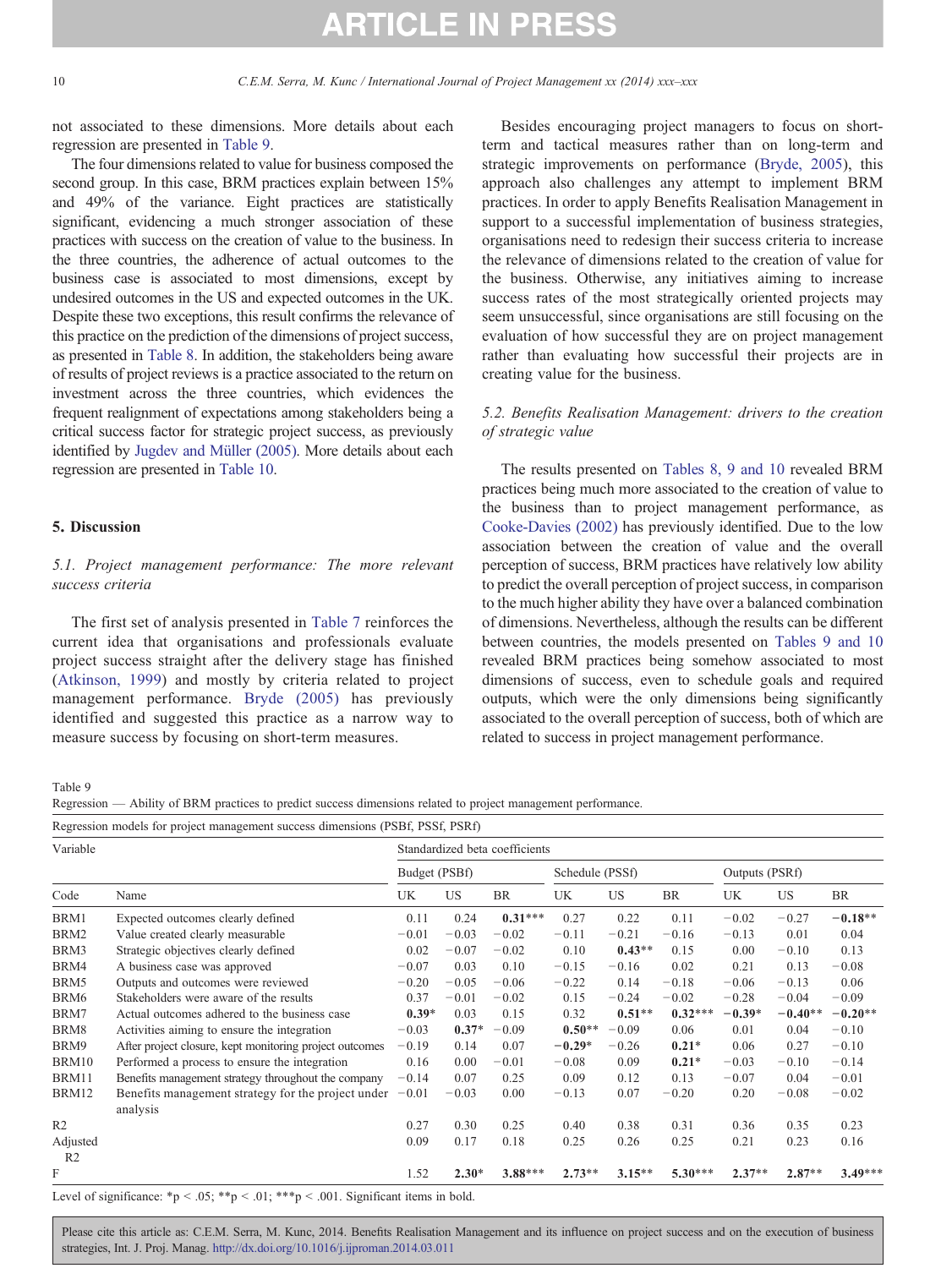<span id="page-11-0"></span>Another relevant finding presented in Table 10 is the practice adherence of actual outcomes to the ones planned in the business case being consistently relevant to predict two dimensions of success across the three countries: the return on the investment and, obviously, the business case success. These results evidence business cases being effective tools for the comparison of the results between project evaluations, performed at project closure

stages, to the results of project appraisals, done at project start for the approval of business cases and updated throughout project execution. They also make the relevance of financial appraisals on business cases clear, since these are key elements to support success on the return on investment.

Although the relevance of these BRM practices on influencing the perception of project success seems to be

Table 10

Regression — Ability of BRM practices to predict success dimensions related to the creation of value for the business.

| Regression models for the creation of value for the business success dimensions (PSUs, PSEs, PSIs, PSCs) |  |
|----------------------------------------------------------------------------------------------------------|--|
|----------------------------------------------------------------------------------------------------------|--|

|                |                                                                                    | Standardized beta coefficients |              |              |                 |              |              |                   |              |              |                             |              |              |  |
|----------------|------------------------------------------------------------------------------------|--------------------------------|--------------|--------------|-----------------|--------------|--------------|-------------------|--------------|--------------|-----------------------------|--------------|--------------|--|
|                |                                                                                    | Undesired Outcomes (PSUs)      |              |              | Outcomes (PSEs) |              |              | Investment (PSIs) |              |              | <b>Business Case (PSCs)</b> |              |              |  |
| Variable       | Name                                                                               | UK                             | US           | <b>BR</b>    | UK              | <b>US</b>    | BR           | UK                | US           | BR           | UK                          | US           | BR           |  |
| BRM1           | Expected<br>outcomes<br>clearly defined                                            | 0.10                           | 0.22         | 0.05         | 0.30            | $-0.06$      | $-0.05$      | $-0.09$           | $-0.26*$     | $-0.04$      | 0.09                        | 0.19         | $-0.01$      |  |
| BRM2           | Value created<br>clearly<br>measurable                                             | 0.02                           | $-0.14$      | $-0.01$      | 0.04            | $-0.03$      | $-0.03$      | $-0.12$           | 0.01         | $-0.12$      | $-0.06$                     | 0.05         | 0.05         |  |
| BRM3           | Strategic<br>objectives<br>clearly defined                                         | $-0.15$                        | $-0.02$      | 0.00         | 0.24            | 0.23         | 0.03         | $-0.16$           | $-0.11$      | 0.00         | 0.17                        | 0.22         | $-0.01$      |  |
| BRM4           | A business case $-0.12$<br>was approved                                            |                                | 0.12         | $-0.05$      | $-0.03$         | $-0.12$      | 0.01         | $-0.01$           | 0.12         | $-0.14$      | $-0.09$                     | $-0.21$      | 0.08         |  |
| BRM5           | Outputs and<br>outcomes were<br>reviewed                                           | $-0.16$                        | $-0.14$      | 0.01         | $-0.04$         | 0.05         | $-0.04$      | 0.12              | $-0.19$      | 0.03         | 0.09                        | 0.08         | $-0.02$      |  |
| BRM6           | Stakeholders<br>were aware of<br>the results of<br>reviews                         | $0.39*$                        | 0.29         | 0.08         | 0.00            | $-0.11$      | 0.05         | $-0.39*$          | $0.39**$     | $0.18*$      | 0.02                        | $-0.09$      | 0.13         |  |
| BRM7           | Actual<br>outcomes<br>adhered to the<br>business case                              | $0.56**$                       | 0.08         | $0.29**$     | 0.10            | $0.33*$      | $0.42***$    | $-0.35*$          | $-0.28*$     | $-0.22*$     | $0.60***$                   | $0.61***$    | $0.39***$    |  |
| BRM8           | Activities<br>aiming to ensure<br>the integration                                  | $-0.09$                        | 0.16         | 0.08         | $0.34**$        | 0.12         | $-0.02$      | $-0.12$           | $-0.28*$     | 0.01         | 0.08                        | 0.02         | $-0.03$      |  |
| BRM9           | After project<br>closure, kept<br>monitoring<br>project<br>outcomes                | $-0.19$                        | 0.04         | $0.20*$      | $-0.16$         | $-0.11$      | $0.19*$      | 0.12              | 0.13         | $-0.14$      | $-0.14$                     | $-0.11$      | 0.01         |  |
| BRM10          | Performed a<br>process to<br>ensure the<br>integration                             | $0.46**$                       | 0.06         | 0.03         | $-0.02$         | 0.18         | 0.15         | 0.11              | $-0.16$      | $-0.08$      | 0.14                        | 0.11         | 0.10         |  |
| BRM11          | <b>Benefits</b><br>management<br>strategy<br>throughout the                        | $-0.35*$                       | 0.12         | $0.31*$      | 0.20            | 0.10         | $0.37**$     | 0.08              | $-0.10$      | $-0.13$      | $-0.08$                     | $-0.01$      | 0.19         |  |
| <b>BRM12</b>   | company<br>Benefits<br>management<br>strategy for the<br>project under<br>analysis | 0.05                           | 0.05         | $-0.20$      | $-0.32$         | 0.10         | $-0.29*$     | 0.10              | $-0.17$      | $-0.02$      | 0.04                        | $-0.07$      | $-0.22$      |  |
| R2<br>Adjusted |                                                                                    | 0.55<br>0.44                   | 0.37<br>0.25 | 0.29<br>0.23 | 0.40<br>0.26    | 0.29<br>0.15 | 0.42<br>0.37 | 0.42<br>0.28      | 0.52<br>0.42 | 0.29<br>0.23 | 0.59<br>0.49                | 0.56<br>0.47 | 0.30<br>0.24 |  |
| R2<br>F        |                                                                                    | $5.08***$                      | $3.04**$     | 4.96***      | $2.79**$        | $2.14*$      | $8.54***$    | $3.03**$          | $5.61***$    | 4.84***      | 5.91***                     | $6.60***$    | $5.07***$    |  |

Level of significance: \*p < .05; \*\*p < .01; \*\*\*p < .001. Significant items in bold.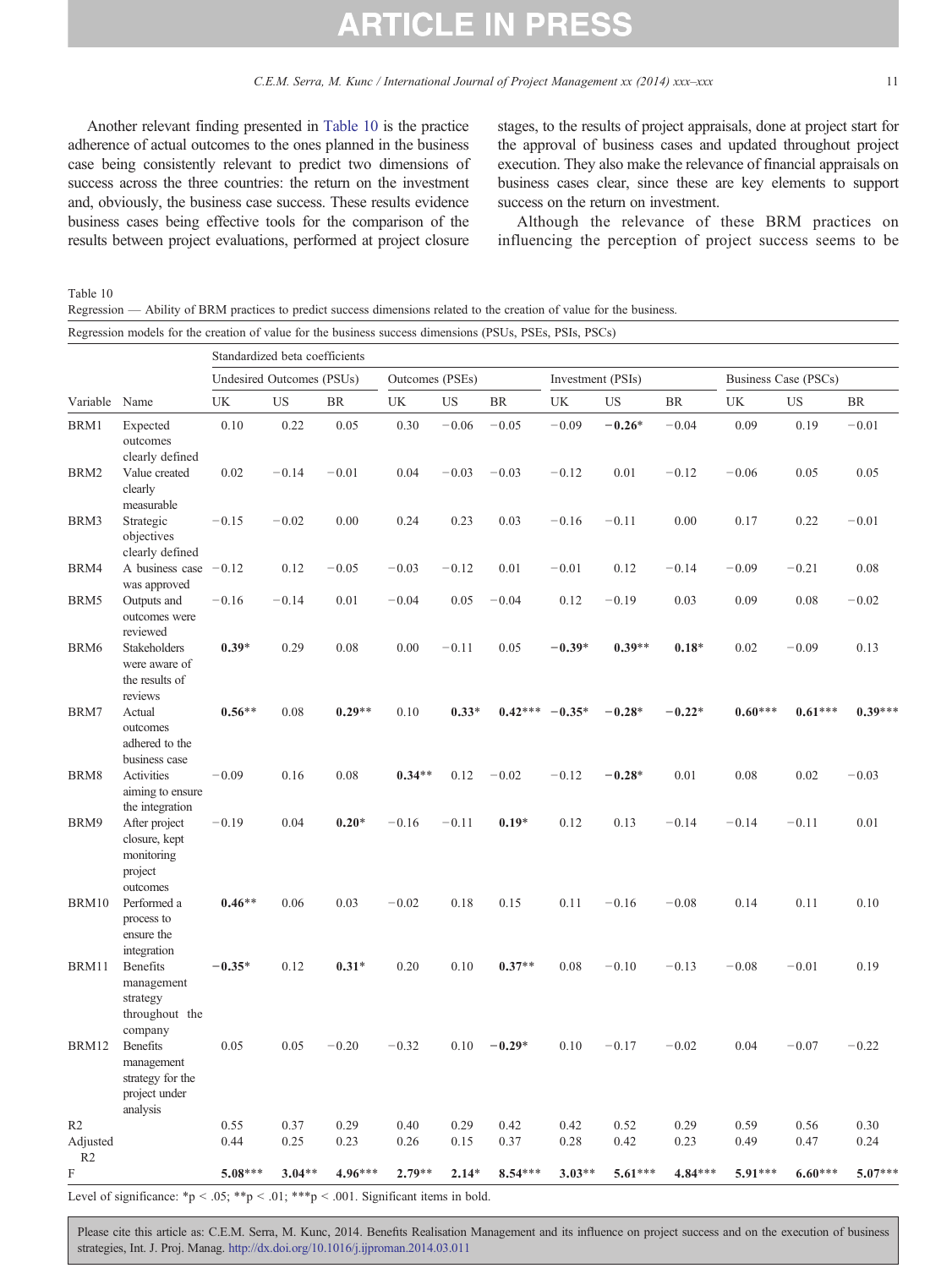<span id="page-12-0"></span>still in its early stages, our findings give evidence of project management, traditionally focused on delivering outputs in a required schedule and budget being able to be expanded to a much broader approach into the strategic management area. In the last decade, project management research has given increasing significance to topics such as strategic alignment and organisational outcomes [\(Crawford et al., 2006\)](#page-13-0) and the alignment between project management and organisations' strategies has been identified as imperative ([Cooke-Davies et](#page-13-0) [al., 2009\)](#page-13-0). In parallel, project management has been increasingly incorporated into the research developed by other management disciplines, especially when related to strategy and project portfolio management [\(Kwak and Anbari, 2009a\)](#page-14-0). In this scenario, portfolio management has recently emerged as part of a more dynamic and strategic organisational governance [\(Thorp,](#page-14-0) [2007](#page-14-0)), aiming to organise and manage resources in order to ensure the return on a strategically aligned set of investments [\(Kwak and](#page-14-0) [Anbari, 2009b\)](#page-14-0). Thus, Benefits Realisation Management becomes relevant to integrating project, programme and portfolio management ([Breese, 2012\)](#page-13-0). It also takes the responsibility to the very relevant and previously overlooked phase, or process, of outcome realisation proposed by [Zwikael and Smyrk \(2012\)](#page-14-0) once these practices aim to embed the outcomes from strategically aligned portfolios into the existing business performance management frameworks.

#### 6. Conclusion

This article provides evidence on the association that Benefits Realisation Management has with project success, especially on dimensions related to the creation of value for the business, suggesting BRM practices as important contributors to the successful execution of business strategies, in line with [Cooke-Davies \(2002\)](#page-13-0). In addition, it evidences some association between these practices and success on some dimensions related to project management performance. Nevertheless, although BRM practices are strongly associated to the creation of value for the business, these practices by themselves seem to be insufficient to result in high levels of project management performance, and that has always been and will always be important for project success [\(Patanakul](#page-14-0) [and Shenhar, 2012\)](#page-14-0). Therefore they need to be implemented along with other project, programme and portfolio management practices in order to ensure the complete management of project performance on the wider context as suggested by [Bryde \(2005\).](#page-13-0)

The findings also suggest that a benefits management strategy integrated into the corporate governance processes helps organisations to increase their ability to define and manage their success criteria. More importantly, benefits management helps to put in place a key condition for project success identified by [Jugdev and](#page-14-0) [Müller \(2005\)](#page-14-0). This is the alignment between project management teams, sponsors and clients (owners), in order to deliver successful and valuable changes to the organisation and shareholders through the development of strategic resources [\(Kunc and Morecroft,](#page-14-0) [2010\)](#page-14-0).

Some particular aspects can shed more light in our results. For example, a stratified analysis between different market sectors and types of projects can contribute to understanding the variance on the influence of each BRM practice and of each dimension of success on the final evaluation of project success. Depending on these results, organisations or even countries may be suggested to prioritise some practices or dimensions, depending on the composition of their sets of projects. Similarly, a better understanding of the aspects influencing the perceptions about the utilisation of each practice can help organisations and even countries to clearly identify their maturity in BRM, and then support the improvement of their practices. Another aspect which may impact on comparisons of success rates between countries is the cultural and psychological biases which may influence on the individual perceptions of success. A deeper understanding of these differences can enable a more effective management of project portfolios, especially by organisations managing cross-borders projects, since similar evaluations of success can suggest different meanings.

#### Conflict of interest statement

All authors declare that they have no conflict of interest.

#### Appendix A. Factor analysis

Table 11

Factor analysis of scales measuring independent variables (A).

| Group                        | Item                                            | Components |
|------------------------------|-------------------------------------------------|------------|
|                              |                                                 | 1          |
| Project success <sup>a</sup> | Project success ( $\alpha = 0.818$ )            |            |
|                              | Project successful — Team's perspective         | 0.880      |
|                              | Project successful — Sponsor's                  | 0.870      |
|                              | perspective                                     |            |
|                              | Project successful — Customer's                 | 0.818      |
|                              | perspective                                     |            |
| Project success              | Project success dimensions ( $\alpha = 0.940$ ) |            |
| dimensions <sup>a</sup>      | Schedule goals — Sponsor's perspective          | 0.723      |
|                              | Schedule goals — Customer's perspective         | 0.720      |
|                              | Return on investment - Sponsor's perspective    | 0.718      |
|                              | Undesired outcomes — Sponsor's perspective      | 0.712      |
|                              | Schedule goals — Team's perspective             | 0.708      |
|                              | Return on investment — Customer's perspective   | 0.707      |
|                              | Required outputs — Sponsor's perspective        | 0.706      |
|                              | Budget goals — Sponsor's perspective            | 0.694      |
|                              | Undesired outcomes — Customer's perspective     | 0.694      |
|                              | Required outputs — Customer's perspective       | 0.693      |
|                              | Business case — Customer's perspective          | 0.688      |
|                              | Business case — Sponsor's perspective           | 0.687      |
|                              | Undesired outcomes — Team's perspective         | 0.679      |
|                              | Expected outcomes — Sponsor's perspective       | 0.660      |
|                              | Budget goals — Customer's perspective           | 0.654      |
|                              | Expected outcomes — Customer's perspective      | 0.653      |
|                              | Return on investment — Team's perspective       | 0.629      |
|                              | Required outputs — Team's perspective           | 0.623      |
|                              | Budget goals — Team's perspective               | 0.622      |
|                              | Business case — Team's perspective              | 0.612      |
|                              | Expected outcomes — Team's perspective          | 0.581      |

Significant items by factor in bold. Extraction method: Principal component analysis. Only one component was extracted. Only the component matrix is presented, because the solution cannot be rotated.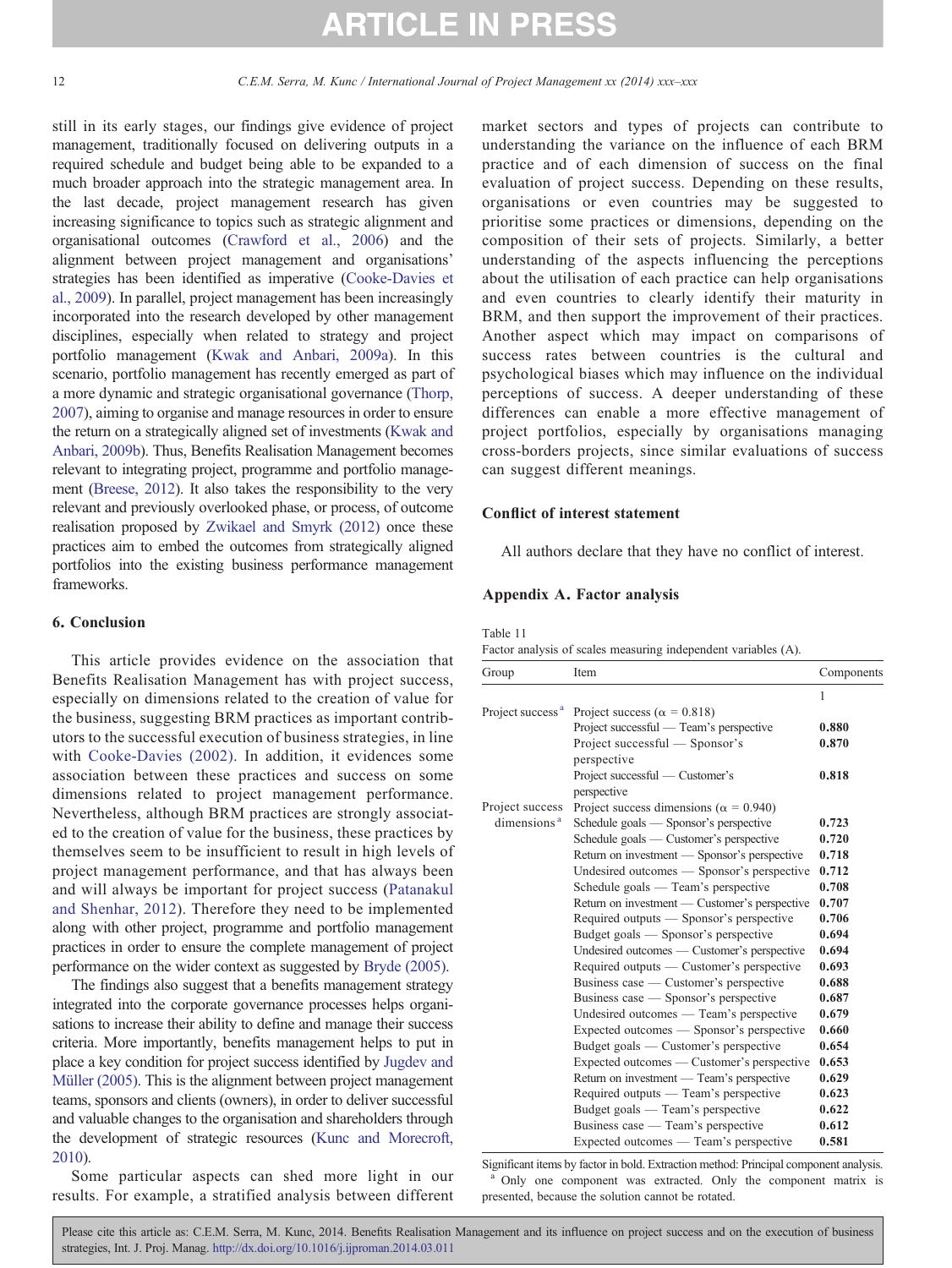<span id="page-13-0"></span>Table 12 Factor analysis of scales measuring independent variables (B).

| Group                                            | Item                                                | Components — Pattern |       |          |                                              | Components — Structure |             |   |                                  |
|--------------------------------------------------|-----------------------------------------------------|----------------------|-------|----------|----------------------------------------------|------------------------|-------------|---|----------------------------------|
|                                                  |                                                     |                      | 2     | 3        | $\overline{4}$                               |                        | 2           | 3 | 4                                |
| Success on project management performance        | Budget success ( $\alpha = 0.882$ )                 |                      |       |          |                                              |                        |             |   |                                  |
|                                                  | Budget goals — Team's perspective                   | 0.943                |       |          |                                              | 0.922                  | 0.455       |   | $-0.601$                         |
|                                                  | Budget goals — Sponsor's perspective                | 0.870                |       |          |                                              |                        | 0.909 0.415 |   | $-0.501$                         |
|                                                  | Budget goals — Customer's perspective               | 0.845                |       | $-0.104$ |                                              |                        | 0.867 0.323 |   | $-0.564$                         |
|                                                  | Schedule success ( $\alpha$ = 0.936)                |                      |       |          |                                              |                        |             |   |                                  |
|                                                  | Schedule goals — Team's perspective                 |                      |       | $-0.949$ |                                              | 0.425                  | 0.900       |   | $-0.505$                         |
|                                                  | Schedule goals — Sponsor's perspective              |                      |       | $-0.922$ |                                              |                        | 0.380 0.875 |   | $-0.443$                         |
|                                                  | Schedule goals — Customer's perspective             |                      |       | $-0.920$ |                                              |                        | 0.349 0.840 |   | $-0.444$                         |
|                                                  | Outputs success ( $\alpha = 0.843$ )                |                      |       |          |                                              |                        |             |   |                                  |
|                                                  | Required outputs — Team's perspective               |                      | 0.882 |          |                                              |                        | 0.573 0.512 |   | $-0.955$                         |
|                                                  | Required outputs — Sponsor's perspective            |                      | 0.869 |          |                                              |                        | 0.566 0.513 |   | $-0.936$                         |
|                                                  | Required outputs — Customer's perspective           |                      | 0.840 |          |                                              |                        | 0.579 0.473 |   | $-0.931$                         |
| Success on the creation of value to the business | Investment success ( $\alpha = 0.870$ )             |                      |       |          |                                              |                        |             |   |                                  |
|                                                  | Return on investment — Team's perspective           |                      |       |          | $-0.906$ 0.476 0.498 0.480 -0.923            |                        |             |   |                                  |
|                                                  | Return on investment — Sponsor's perspective        |                      |       |          | $-0.886$ 0.470 0.489 0.497 $-0.910$          |                        |             |   |                                  |
|                                                  | Return on investment — Customer's perspective 0.111 |                      |       |          | $-0.139$ $-0.808$ 0.493 0.487 0.322 $-0.834$ |                        |             |   |                                  |
|                                                  | Business case success ( $\alpha$ = .887)            |                      |       |          |                                              |                        |             |   |                                  |
|                                                  | Business case — Team's perspective                  | 0.962                |       |          |                                              |                        |             |   | $0.916$ $0.431$ $0.521$ $-0.562$ |
|                                                  | Business case - Sponsor's perspective               | 0.833                |       |          |                                              |                        | 0.912 0.401 |   | $0.382 - 0.420$                  |
|                                                  | Business case — Customer's perspective              | 0.709                |       |          | $0.182 -0.145$ 0.858 0.419 0.580 -0.583      |                        |             |   |                                  |
|                                                  | Undesired outcomes success ( $\alpha$ = 0.867)      |                      |       |          |                                              |                        |             |   |                                  |
|                                                  | Undesired outcomes — Team's perspective             |                      | 0.936 |          |                                              | 0.395                  |             |   | $0.930$ $0.361$ $-0.488$         |
|                                                  | Undesired outcomes — Sponsor's perspective          |                      | 0.905 |          |                                              |                        |             |   | $0.367$ $0.903$ $0.378$ $-0.479$ |
|                                                  | Undesired outcomes — Customer's perspective         |                      | 0.802 |          |                                              |                        |             |   | $0.401$ $0.831$ $0.331$ $-0.471$ |
|                                                  | Outcomes success ( $\alpha = 0.855$ )               |                      |       |          |                                              |                        |             |   |                                  |
|                                                  | Expected outcomes — Team's perspective              |                      |       | 0.913    |                                              |                        |             |   | $0.414$ $0.379$ $0.915$ $-0.462$ |
|                                                  | Expected outcomes — Sponsor's perspective           |                      |       | 0.895    |                                              | 0.468                  | 0.371       |   | $0.914 - 0.446$                  |
|                                                  | Expected outcomes — Customer's perspective          | 0.108                |       | 0.744    |                                              |                        |             |   | $0.466$ $0.357$ $0.795$ $-0.395$ |

Significant items by factor in bold. Extraction methods; principal component analysis. Rotation method; Oblimin with Kaiser.

#### References

- Amason, A.C., 2011. [Strategic Management: From Theory to Practice, First ed.](http://refhub.elsevier.com/S0263-7863(14)00051-9/rf0005) [Routledge, London](http://refhub.elsevier.com/S0263-7863(14)00051-9/rf0005).
- Association for Project Management, 2013. Individual membership. [Online] Available at: <http://www.apm.org.uk/Individual> ([Accessed 17 01 2013]).
- Atkinson, R., 1999. [Project management: cost, time and quality, two best](http://refhub.elsevier.com/S0263-7863(14)00051-9/rf0010) [guesses and a phenomenon, its time to accept other success criteria. Int. J.](http://refhub.elsevier.com/S0263-7863(14)00051-9/rf0010) [Proj. Manag. 17 \(6\), 337](http://refhub.elsevier.com/S0263-7863(14)00051-9/rf0010)–342.
- Baccarini, D., 1999. [The logical framework method for defining project](http://refhub.elsevier.com/S0263-7863(14)00051-9/rf0015) [success. Proj. Manag. J. 30 \(4\), 25](http://refhub.elsevier.com/S0263-7863(14)00051-9/rf0015)–32.
- Blaxter, L., Hughes, C., Tight, M., 1996. [How to Research, First ed. Open](http://refhub.elsevier.com/S0263-7863(14)00051-9/rf0020) [University Press, Berkshire.](http://refhub.elsevier.com/S0263-7863(14)00051-9/rf0020)
- Bradley, G., 2010. [Benefit Realisation Management, First ed. MPG Books](http://refhub.elsevier.com/S0263-7863(14)00051-9/rf0025) [Group, UK, Farnham.](http://refhub.elsevier.com/S0263-7863(14)00051-9/rf0025)
- Breese, R., 2012. [Benefits Realisation Management: Panacea or False Dawn?](http://refhub.elsevier.com/S0263-7863(14)00051-9/rf0305) [Int. J. Proj. Manag. 351 \(30\), 341](http://refhub.elsevier.com/S0263-7863(14)00051-9/rf0305).
- British Standards Institute, 2000. [BS EN 12973: Value Management. British](http://refhub.elsevier.com/S0263-7863(14)00051-9/rf0030) [Standards Institution, London](http://refhub.elsevier.com/S0263-7863(14)00051-9/rf0030).
- Bryde, D.J., 2005. [Methods for Managing Different Perspectives of Project](http://refhub.elsevier.com/S0263-7863(14)00051-9/rf0035) [Success. Br. J. Manag. 16, 119](http://refhub.elsevier.com/S0263-7863(14)00051-9/rf0035)–131.
- Buttrick, R., 1997. [The Project Workout: a Toolkit for Reaping the Rewards](http://refhub.elsevier.com/S0263-7863(14)00051-9/rf0040) [From all Your Business Projects, First ed. Financial Times Management,](http://refhub.elsevier.com/S0263-7863(14)00051-9/rf0040) [London.](http://refhub.elsevier.com/S0263-7863(14)00051-9/rf0040)
- Camilleri, E., 2011. [Project Success: Critical Factors and Behaviours, First ed.](http://refhub.elsevier.com/S0263-7863(14)00051-9/rf0045) [Gower Publishing Limited, Farnhan.](http://refhub.elsevier.com/S0263-7863(14)00051-9/rf0045)
- Chittenden, J., Bon, J.V., 2006. [Programme Management based on MSP: A](http://refhub.elsevier.com/S0263-7863(14)00051-9/rf0050) [Management Guide, First ed. Van Haren Pub, Zaltbommel](http://refhub.elsevier.com/S0263-7863(14)00051-9/rf0050).
- Cooke-Davies, T., 2002. The "real" [success factors on projects. Int. J. Proj.](http://refhub.elsevier.com/S0263-7863(14)00051-9/rf0055) [Manag. 20, 185](http://refhub.elsevier.com/S0263-7863(14)00051-9/rf0055)–190.
- Cooke-Davies, T.J., Crawford, L.H., Lechler, T.G., 2009. [Project manage](http://refhub.elsevier.com/S0263-7863(14)00051-9/rf0060)[ment systems: moving project management from an operational to a](http://refhub.elsevier.com/S0263-7863(14)00051-9/rf0060) [strategic discipline. Proj. Manag. J. 40 \(1\), 110](http://refhub.elsevier.com/S0263-7863(14)00051-9/rf0060)–123.
- Crawford, L., Pollack, J., England, D., 2006. [Uncovering the trends in project](http://refhub.elsevier.com/S0263-7863(14)00051-9/rf0065) [management: journal emphases over the last 10 years. Int. J. Proj. Manag. 24,](http://refhub.elsevier.com/S0263-7863(14)00051-9/rf0065) 175–[184.](http://refhub.elsevier.com/S0263-7863(14)00051-9/rf0065)
- Field, A., 2009. [Discovering Statistics Using SPSS, Third ed. SAGE](http://refhub.elsevier.com/S0263-7863(14)00051-9/rf0070) [Publications Ltd., London.](http://refhub.elsevier.com/S0263-7863(14)00051-9/rf0070)
- Foddy, W., 1993. [Constructing Questions for Interviews and Questionnaires: Theory](http://refhub.elsevier.com/S0263-7863(14)00051-9/rf0075) [and Practice in Social Research, First ed. Cambridge University Press, Cambridge.](http://refhub.elsevier.com/S0263-7863(14)00051-9/rf0075)
- Gardiner, P.D., 2005. [Project Management: A Strategic Planning Approach,](http://refhub.elsevier.com/S0263-7863(14)00051-9/rf0080) [First ed. Palgrave Macmillan, New York.](http://refhub.elsevier.com/S0263-7863(14)00051-9/rf0080)
- German Project Management Association, 2010. German Project Management Association — Global Project Management Survey. ([Online] Available at: [http://www.gpm-ipma.de/know\\_how/studienergebnisse/global\\_pm\\_survey.](http://www.gpm-ipma.de/know_how/studienergebnisse/global_pm_survey.html) [html](http://www.gpm-ipma.de/know_how/studienergebnisse/global_pm_survey.html) [Accessed 12 01 2012]).
- Gray, C.F., Larson, E.W., 2006. [Project Management: The managerial Process,](http://refhub.elsevier.com/S0263-7863(14)00051-9/rf0085) [International Edition 2006 ed. McGraw-Hill/Irwin, New York](http://refhub.elsevier.com/S0263-7863(14)00051-9/rf0085).
- Hubbard, D.W., 2007. [How to Measure Anything: Finding the Value of](http://refhub.elsevier.com/S0263-7863(14)00051-9/rf0090) "Intangibles" [in Business, First ed. John Wiley & Sons, Hoboken](http://refhub.elsevier.com/S0263-7863(14)00051-9/rf0090).
- Iarossi, G., 2006. [The Power of Survey Design: A User's Guide for Managing](http://refhub.elsevier.com/S0263-7863(14)00051-9/rf0095) [Surveys, Interpreting Results, and Influencing Respondents, First ed. The](http://refhub.elsevier.com/S0263-7863(14)00051-9/rf0095) [World Bank, Washington](http://refhub.elsevier.com/S0263-7863(14)00051-9/rf0095).
- Ika, L.A., 2009. [Project success as a topic in project management journals. Proj.](http://refhub.elsevier.com/S0263-7863(14)00051-9/rf0100) [Manag. J. 40 \(4\), 6](http://refhub.elsevier.com/S0263-7863(14)00051-9/rf0100)–19.
- International Project Management Association, 2013. Europe. ([Online] Available at: <http://ipma.ch/membership/member-associations/europe/> [Accessed 17 01 2013]).
- Jenner, S., 2010. [Transforming Government and Public Services: Realising Benefits](http://refhub.elsevier.com/S0263-7863(14)00051-9/rf0105) [Through Project Portfolio Management, First ed. Ashgate, Burlington.](http://refhub.elsevier.com/S0263-7863(14)00051-9/rf0105)